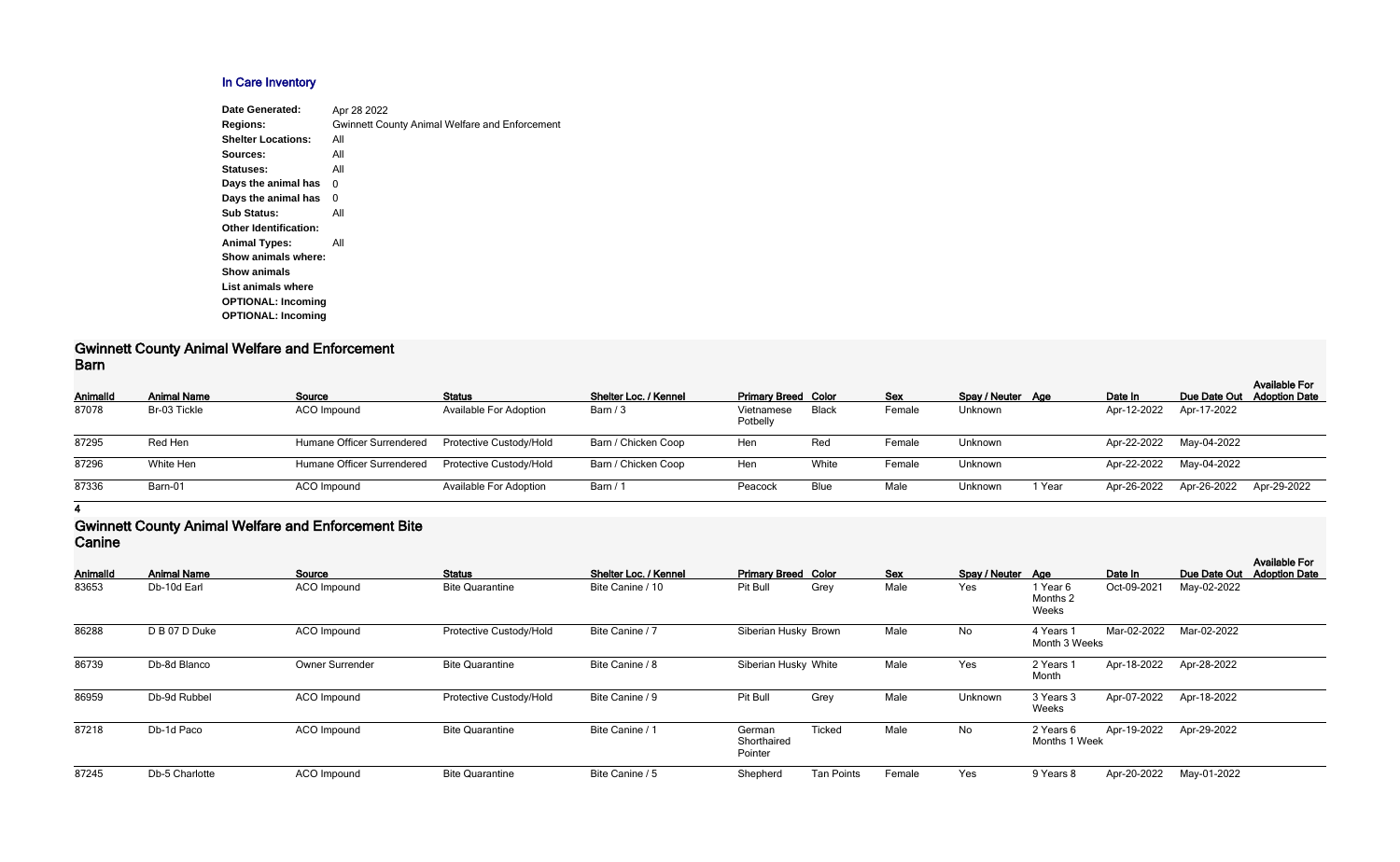|       |               |             |                         |                 |                                |              |        |     | Months 3<br>Weeks |             |                         |
|-------|---------------|-------------|-------------------------|-----------------|--------------------------------|--------------|--------|-----|-------------------|-------------|-------------------------|
| 87276 | Db-002d Guapo | ACO Impound | <b>Bite Quarantine</b>  | Bite Canine / 2 | German<br>Shepherd             | <b>Black</b> | Male   | No  | 5 Years           | Apr-21-2022 | May-02-2022             |
| 87299 | Db6d Henry    | ACO Impound | <b>Bite Quarantine</b>  | Bite Canine / 6 | English<br>Springer<br>Spaniel | <b>Black</b> | Male   | Yes | 7 Years           | Apr-22-2022 | May-03-2022             |
| 87343 | Db-04 Odin    | ACO Impound | Protective Custody/Hold | Bite Canine / 4 | Pit Bull                       | <b>Black</b> | Male   | Yes | 2 Years           |             | Apr-27-2022 Apr-27-2022 |
| 87344 | Db-03 Harley  | ACO Impound | Protective Custody/Hold | Bite Canine / 3 | Pit Bull                       | Tan          | Female | Yes | 10 Years          |             | Apr-27-2022 Apr-27-2022 |

## **Gwinnett County Animal Welfare and Enforcement Canine Pod 1 - Large Canine**

| <b>AnimalId</b> | <b>Animal Name</b>   | Source                 | <b>Status</b>                                           | Shelter Loc. / Kennel                          | <b>Primary Breed Color</b>  |                      | <b>Sex</b> | Spay / Neuter Age |                                            | Date In     |             | <b>Available For</b><br>Due Date Out Adoption Date |
|-----------------|----------------------|------------------------|---------------------------------------------------------|------------------------------------------------|-----------------------------|----------------------|------------|-------------------|--------------------------------------------|-------------|-------------|----------------------------------------------------|
| 64919           | Pen 102 Marlie       | Owner Surrender        | <b>Available For Adoption</b>                           | Canine Pod 1 - Large Canine /<br>102           | Pit Bull                    | <b>Brindle</b>       | Female     | Yes               | 6 Years 5<br>Months 3<br>Weeks<br>(approx) | Feb-12-2022 | Feb-12-2022 | Feb-12-2022                                        |
| 66526           | Pen 127c Bandit      | Owner Surrender        | Available For Adoption                                  | Canine Pod 1 - Large Canine / Catahoula<br>127 |                             | <b>Brindle</b>       | Male       | Yes               | 5 Years 1<br>Month 3 Weeks                 | Feb-24-2022 | Feb-24-2022 | Feb-24-2022                                        |
| 71295           | Pen 109 Boi Hw+      | ACO Impound            | Available for Adoption -<br><b>Awaiting Spay/Neuter</b> | Canine Pod 1 - Large Canine / Pit Bull<br>109  |                             | Brown                | Male       | Yes               | 4 Years 1<br>Week                          | Apr-18-2022 | Apr-28-2022 | Apr-30-2022                                        |
| 75758           | Pen 117 Diesel       | ACO Impound            | <b>Available For Adoption</b>                           | Canine Pod 1 - Large Canine / Pit Bull<br>117  |                             | <b>Tiger Brindle</b> | Male       | Yes               | 6 Years 7<br>Months 4<br>Weeks<br>(approx) | Mar-28-2022 | Apr-07-2022 | Apr-08-2022                                        |
| 80395           | Pen 124c Jethro      | Owner Surrender        | <b>Available For Adoption</b>                           | Canine Pod 1 - Large Canine / Pit Bull<br>124  |                             | Grey                 | Male       | Yes               | 2 Years 10<br>Months 3<br>Weeks            | Apr-06-2022 | Apr-06-2022 | Apr-06-2022                                        |
| 83389           | Pen 125 Jellal       | ACO Impound            | <b>Available For Adoption</b>                           | Canine Pod 1 - Large Canine /<br>125           | American Pit<br><b>Bull</b> | <b>Black</b>         | Male       | Yes               | 3 Years 6<br>Months 4<br>Weeks             | Mar-21-2022 | Mar-22-2022 | Mar-22-2022                                        |
| 84800           | Pen 118 Leia         | Owner Surrender - ACO  | <b>Available For Adoption</b>                           | Canine Pod 1 - Large Canine / Pit Bull<br>118  |                             | Tan                  | Female     | Yes               | 7 Years 4<br>Months 3<br>Weeks             | Dec-23-2021 | Dec-23-2021 | Dec-18-2021                                        |
| 85281           | Pen 101 Chance Hw Tx | Owner Surrender        | <b>Available For Adoption</b>                           | Canine Pod 1 - Large Canine /<br>101           | <b>American Pit</b><br>Bull | <b>Black</b>         | Male       | Yes               | 7 Years 3<br>Months 3<br>Weeks<br>(approx) | Mar-28-2022 | Mar-28-2022 | Mar-28-2022                                        |
| 85457           | Pen 121 Lion King    | ACO Impound            | <b>Available For Adoption</b>                           | Canine Pod 1 - Large Canine /<br>121           | American Pit<br><b>Bull</b> | Tan                  | Male       | Yes               | 1 Year 9<br>Months 2<br>Weeks              | Jan-13-2022 | Jan-23-2022 | Jan-25-2022                                        |
| 85586           | Pen 104 Stark        | ACO Impound            | <b>Available For Adoption</b>                           | Canine Pod 1 - Large Canine / Labrador<br>104  |                             | Red                  | Male       | Yes               | 7 Years                                    | Jan-24-2022 | Feb-03-2022 | Feb-03-2022                                        |
| 85763           | Pen 113 Ginnley      | <b>Owner Surrender</b> | <b>Available For Adoption</b>                           | Canine Pod 1 - Large Canine / Shepherd<br>113  |                             | <b>Brown</b>         | Male       | Yes               | 1 Year 2<br>Months 3<br>Weeks              | Apr-16-2022 | Apr-16-2022 | Feb-07-2022                                        |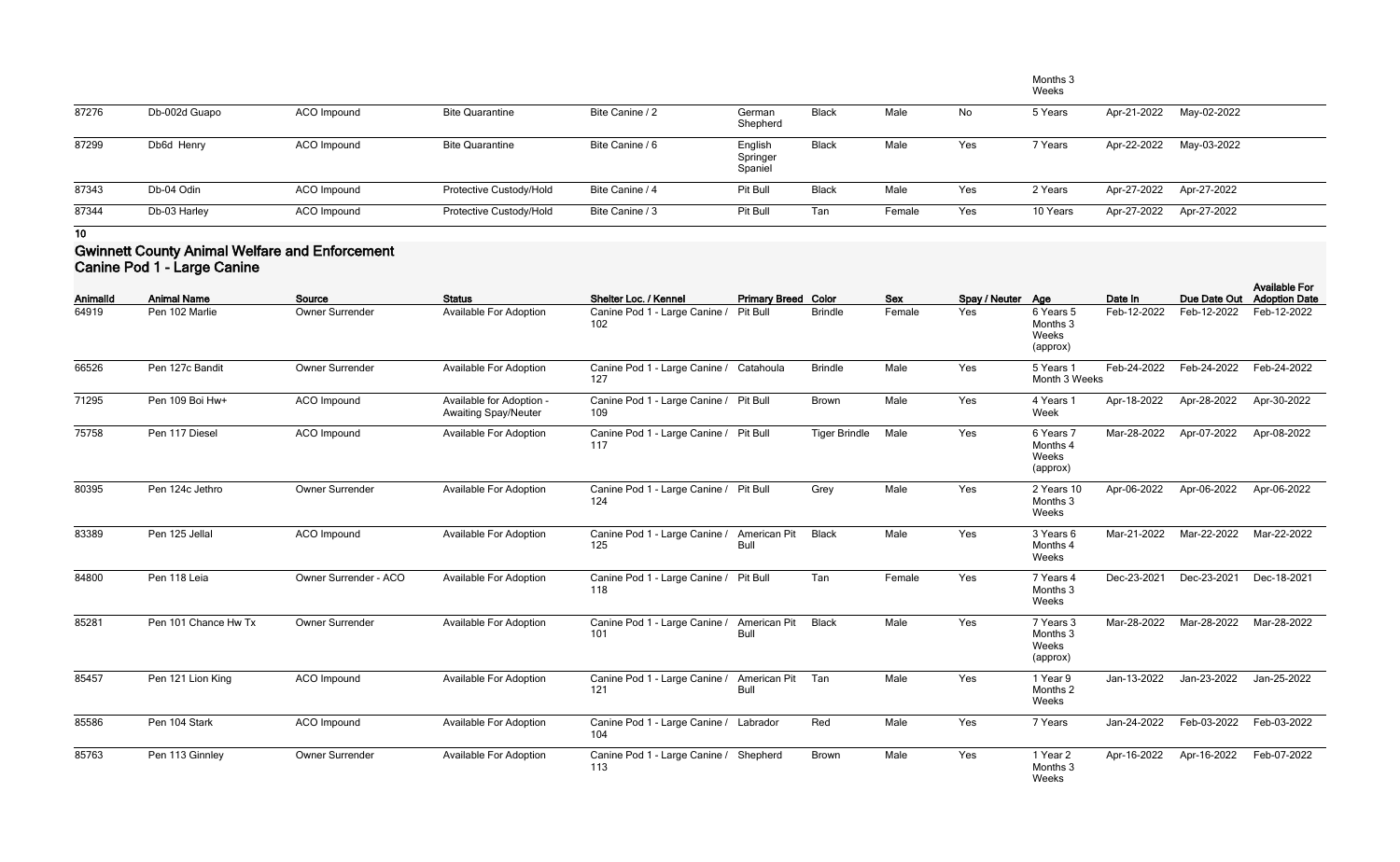| 85786 | Pen 103c Baxter | Owner Surrender    | Available For Adoption        | Canine Pod 1 - Large Canine / Labrador<br>103              | White               | Male   | Yes | Apr-04-2022<br>7 Years 1<br>Month 2 Weeks | Apr-04-2022 | Apr-04-2022 |
|-------|-----------------|--------------------|-------------------------------|------------------------------------------------------------|---------------------|--------|-----|-------------------------------------------|-------------|-------------|
| 86439 | Pen 126 Grouper | ACO Impound        | <b>Available For Adoption</b> | Canine Pod 1 - Large Canine / Pit Bull<br>126              | <b>Black</b>        | Male   | Yes | 1 Year 1 Month Mar-10-2022<br>2 Weeks     | Mar-13-2022 | Mar-15-2022 |
| 86666 | Pen 119 Bugz    | ACO Impound        | Available For Adoption        | Canine Pod 1 - Large Canine /<br>American<br>Staffy<br>119 | Tan                 | Male   | Yes | Mar-22-2022<br>3 Years 1<br>Month         | Mar-25-2022 | Mar-26-2022 |
| 86705 | Pen 112 Patrick | ACO Impound        | Available For Adoption        | Canine Pod 1 - Large Canine /<br>Pit Bull<br>112           | <b>Brown</b>        | Male   | Yes | Mar-24-2022<br>2 Years 1<br>Month         | Mar-28-2022 | Mar-29-2022 |
| 86793 | Pen 106 Lloyd   | ACO Impound        | <b>Available For Adoption</b> | Canine Pod 1 - Large Canine /<br><b>Pit Bull</b><br>106    | <b>Blue Brindle</b> | Male   | Yes | Mar-30-2022<br>2 Years 4<br>Weeks         | Apr-02-2022 | Apr-02-2022 |
| 86812 | Pen 110 Odessa  | <b>ACO</b> Impound | <b>Available For Adoption</b> | Canine Pod 1 - Large Canine / Pit Bull<br>110              | Grey                | Female | Yes | Apr-01-2022<br>6 Years 3<br>Weeks         | Apr-04-2022 | Apr-05-2022 |
| 87020 | Pen 120 Kai     | ACO Impound        | Available For Adoption        | Canine Pod 1 - Large Canine /<br>Boxer<br>120              | <b>Brindle</b>      | Female | Yes | Apr-09-2022<br>2 Years 2<br>Weeks         | Apr-13-2022 | Apr-21-2022 |
| 87168 | Pen 107 Cam     | ACO Impound        | Available For Adoption        | Canine Pod 1 - Large Canine / Labrador<br>107              | Brown               | Male   | Yes | Apr-16-2022<br>3 Years 1<br>Week          | Apr-20-2022 | Apr-21-2022 |
| 87224 | Pen 116 Lavato  | <b>ACO Impound</b> | Available For Adoption        | Canine Pod 1 - Large Canine / Pit Bull<br>116              | <b>Brown</b>        | Female | yes | Apr-19-2022<br>3 Years 1<br>Week          | Apr-22-2022 | Apr-23-2022 |
| 87326 | Pen 105         | ACO Impound        | Available For Adoption        | Canine Pod 1 - Large Canine / Labrador<br>105              | Tri Color           | Male   | yes | Apr-25-2022<br>5 Years<br>(approx)        | May-05-2022 | May-06-2022 |
| 87335 | Pen 111 Marta   | <b>ACO</b> Impound | Available For Adoption        | Canine Pod 1 - Large Canine /<br>Labrador<br>111           | <b>Brown</b>        | Female | No  | Apr-26-2022<br>1 Year                     | Apr-29-2022 | Apr-30-2022 |

### **Gwinnett County Animal Welfare and Enforcement Canine Pod 2 - Large Canine**

| Animalld | <b>Animal Name</b> | Source                 | <b>Status</b>                 | Shelter Loc. / Kennel                         | <b>Primary Breed Color</b> |                | Sex    | Spay / Neuter Age |                                            | Date In     | Due Date Out | <b>Available For</b><br><b>Adoption Date</b> |
|----------|--------------------|------------------------|-------------------------------|-----------------------------------------------|----------------------------|----------------|--------|-------------------|--------------------------------------------|-------------|--------------|----------------------------------------------|
| 76619    | Pen 141 Barry      | <b>Owner Surrender</b> | <b>Available For Adoption</b> | Canine Pod 2 - Large Canine /<br>141          | <b>Pit Bull</b>            | <b>Brindle</b> | Male   | Yes               | 3 Years 6<br>Months 2<br>Weeks<br>(approx) | Dec-23-2021 | Dec-23-2021  | Dec-28-2021                                  |
| 77752    | Pen 155c Abby      | <b>Owner Surrender</b> | <b>Available For Adoption</b> | Canine Pod 2 - Large Canine / Shepherd<br>155 |                            | <b>Brindle</b> | Female | Yes               | 2 Years 10<br>Months 1 Week                | Feb-18-2022 | Feb-18-2022  |                                              |
| 81441    | Pen 140 Chandler   | ACO Impound            | <b>Available For Adoption</b> | Canine Pod 2 - Large Canine / Pit Bull<br>140 |                            | Grey           | Male   | Yes               | 1 Year 9<br>Months 2<br>Weeks              | Apr-12-2022 | Apr-23-2022  | Apr-23-2022                                  |
| 82276    | Pen 149c Jack      | <b>Owner Surrender</b> | <b>Available For Adoption</b> | Canine Pod 2 - Large Canine / Labrador<br>149 |                            | White          | Male   | Yes               | 2 Years 8<br>Months 2<br>Weeks<br>(approx) | Jan-22-2022 | Jan-22-2022  | Jan-22-2022                                  |
| 83218    | Pen 136c Paris     | Owner Surrender        | <b>Available For Adoption</b> | Canine Pod 2 - Large Canine / Labrador<br>136 |                            | Tan            | Female | Yes               | 8 Years 7<br>Months 1 Week<br>(approx)     | Jan-03-2022 | Jan-13-2022  |                                              |
| 85787    | Pen 153c Jonah     | ACO Impound            | <b>Available For Adoption</b> | Canine Pod 2 - Large Canine / Pit Bull<br>153 |                            | Red            | Male   | Yes               | 2 Years 2<br>Months 3<br>Weeks             | Feb-03-2022 | Feb-12-2022  | Feb-18-2022                                  |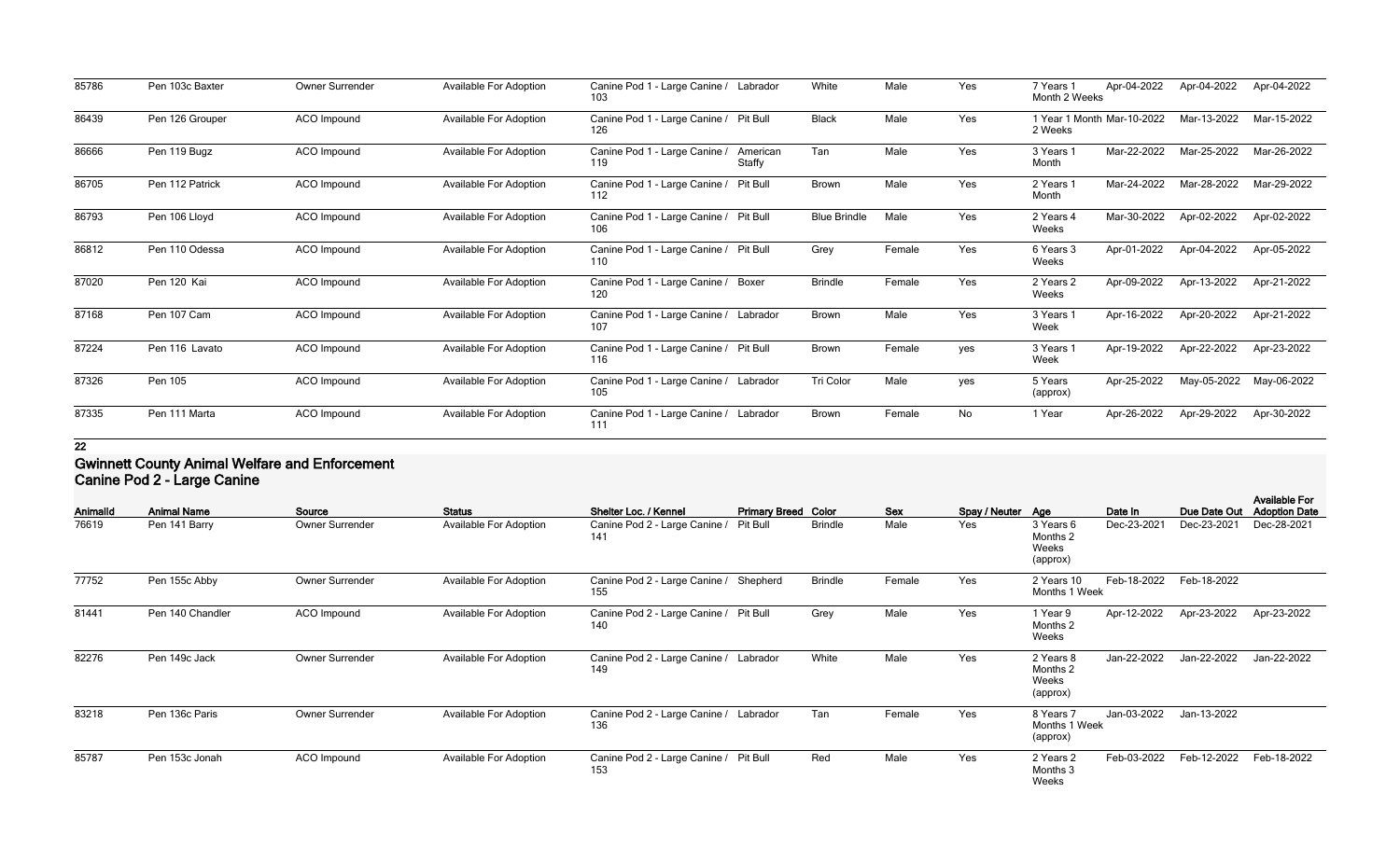| 85846 | Pen 138 Diego Tx    | <b>ACO</b> Impound | <b>Available For Adoption</b>                           | Canine Pod 2 - Large Canine / Pit Bull<br>138   |                      | <b>Brown</b>         | Male   | Yes | 1 Year 8<br>Months 2<br>Weeks         | Feb-07-2022 | Feb-10-2022 | Feb-12-2022 |
|-------|---------------------|--------------------|---------------------------------------------------------|-------------------------------------------------|----------------------|----------------------|--------|-----|---------------------------------------|-------------|-------------|-------------|
| 86088 | Pen 134 Teddy       | ACO Impound        | Available For Adoption                                  | Canine Pod 2 - Large Canine / Pit Bull<br>134   |                      | Tan                  | Male   | Yes | 1 Year 2<br>Months 1 Week<br>(approx) | Feb-20-2022 | Feb-20-2022 | Feb-23-2022 |
| 86113 | Pen 147 Tatum       | ACO Impound        | <b>Available For Adoption</b>                           | Canine Pod 2 - Large Canine / Labrador<br>147   |                      | <b>Black</b>         | Male   | Yes | 2 Years 2<br>Months                   | Feb-22-2022 | Feb-25-2022 | Feb-26-2022 |
| 86114 | Pen 150 Bosco Hw Tx | Transfer In        | <b>Available For Adoption</b>                           | Canine Pod 2 - Large Canine / Pit Bull<br>150   |                      | Brown                | Male   | Yes | 5 Years 2<br>Months                   | Feb-22-2022 | Feb-22-2022 | Feb-26-2022 |
| 86115 | Pen 148 Rhino       | ACO Impound        | <b>Available For Adoption</b>                           | Canine Pod 2 - Large Canine / Pit Bull<br>148   |                      | <b>Brindle</b>       | Male   | Yes | 3 Years 2<br>Months                   | Feb-22-2022 | Feb-25-2022 | Feb-26-2022 |
| 86119 | Pen 154c Kilo       | ACO Impound        | <b>Available For Adoption</b>                           | Canine Pod 2 - Large Canine / Mastiff<br>154    |                      | <b>Brindle</b>       | Male   | Yes | 5 Years 2<br>Months                   | Feb-22-2022 | Feb-25-2022 | Feb-26-2022 |
| 86139 | Pen 130c Carlton    | <b>ACO</b> Impound | <b>Available For Adoption</b>                           | Canine Pod 2 - Large Canine / Pit Bull<br>130   |                      | <b>Brindle</b>       | Male   | yes | 5 Years 2<br>Months                   | Feb-23-2022 | Feb-26-2022 | Feb-28-2022 |
| 86263 | Pen 131 Oakley      | ACO Impound        | <b>Available For Adoption</b>                           | Canine Pod 2 - Large Canine / Pit Bull<br>131   |                      | <b>Black</b>         | Male   | Yes | 1 Year 7<br>Months 3<br>Weeks         | Mar-01-2022 | Mar-04-2022 | Mar-05-2022 |
| 86400 | Pen 135c Bernard    | ACO Impound        | Available For Adoption                                  | Canine Pod 2 - Large Canine / Pit Bull<br>135   |                      | <b>Black Brindle</b> | Male   | Yes | 2 Years 1<br>Month 2 Weeks            | Mar-08-2022 | Mar-11-2022 | Mar-12-2022 |
| 86689 | Pen 137c Luna       | ACO Impound        | Available For Adoption                                  | Canine Pod 2 - Large Canine / Labrador<br>137   |                      | White                | Female | yes | 1 Year 7<br>Months                    | Mar-24-2022 | Mar-28-2022 | Mar-29-2022 |
| 86729 | Pen 152c Dwayne     | <b>ACO</b> Impound | <b>Available For Adoption</b>                           | Canine Pod 2 - Large Canine / Rottweiler<br>152 |                      | <b>Black</b>         | Male   | Yes | 2 Years 1<br>Month                    | Mar-26-2022 | Mar-30-2022 | Mar-31-2022 |
| 86788 | Pen 151 Wagner      | ACO Impound        | Available For Adoption                                  | Canine Pod 2 - Large Canine / Pit Bull<br>151   |                      | <b>Black</b>         | Male   | Yes | 1 Year 6<br>Months 3<br>Weeks         | Mar-30-2022 | Apr-10-2022 | Apr-11-2022 |
| 86884 | Pen 142d Roxie      | ACO Impound        | <b>Awaiting Behavioral</b><br>Assessment                | Canine Pod 2 - Large Canine / Labrador<br>142   |                      | <b>Black</b>         | Female | No  | 4 Years 3<br>Weeks                    | Apr-05-2022 | Apr-08-2022 | Apr-09-2022 |
| 87101 | Pen 129 Tank        | ACO Impound        | <b>Available For Adoption</b>                           | Canine Pod 2 - Large Canine / Pit Bull<br>129   |                      | <b>Black</b>         | Male   | Yes | 4 Years 2<br>Weeks                    | Apr-13-2022 | Apr-16-2022 | Apr-18-2022 |
| 87169 | Pen 144 Quibble     | ACO Impound        | <b>Available For Adoption</b>                           | Canine Pod 2 - Large Canine /<br>144            | American Pit<br>Bull | White                | Male   | Yes | 6 Months 1<br>Week                    | Apr-16-2022 | Apr-20-2022 | Apr-21-2022 |
| 87203 | Pen 128c Anemone    | ACO Impound        | <b>Available For Adoption</b>                           | Canine Pod 2 - Large Canine / Pit Bull<br>128   |                      | <b>Brown</b>         | Female | Yes | 3 Years 1<br>Week                     | Apr-18-2022 | Apr-21-2022 | Apr-22-2022 |
| 87298 | Pen 145 Spork       | ACO Impound        | <b>Available For Adoption</b>                           | Canine Pod 2 - Large Canine / Boxer<br>145      |                      | <b>Brown</b>         | Male   | No  | 2 Years                               | Apr-22-2022 | May-02-2022 | May-03-2022 |
| 87311 | Pen 139 Colander    | ACO Impound        | Available for Adoption -<br><b>Awaiting Spay/Neuter</b> | Canine Pod 2 - Large Canine / Pit Bull<br>139   |                      | Brown Brindle Female |        | No  | 3 Years                               | Apr-24-2022 | Apr-28-2022 | Apr-29-2022 |
| 87317 | Pen 146 Elijah      | ACO Impound        | <b>Available For Adoption</b>                           | Canine Pod 2 - Large Canine / Labrador<br>146   |                      | Brown                | Male   | yes | 2 Years                               | Apr-25-2022 | Apr-28-2022 | Apr-28-2022 |

**Gwinnett County Animal Welfare and Enforcement**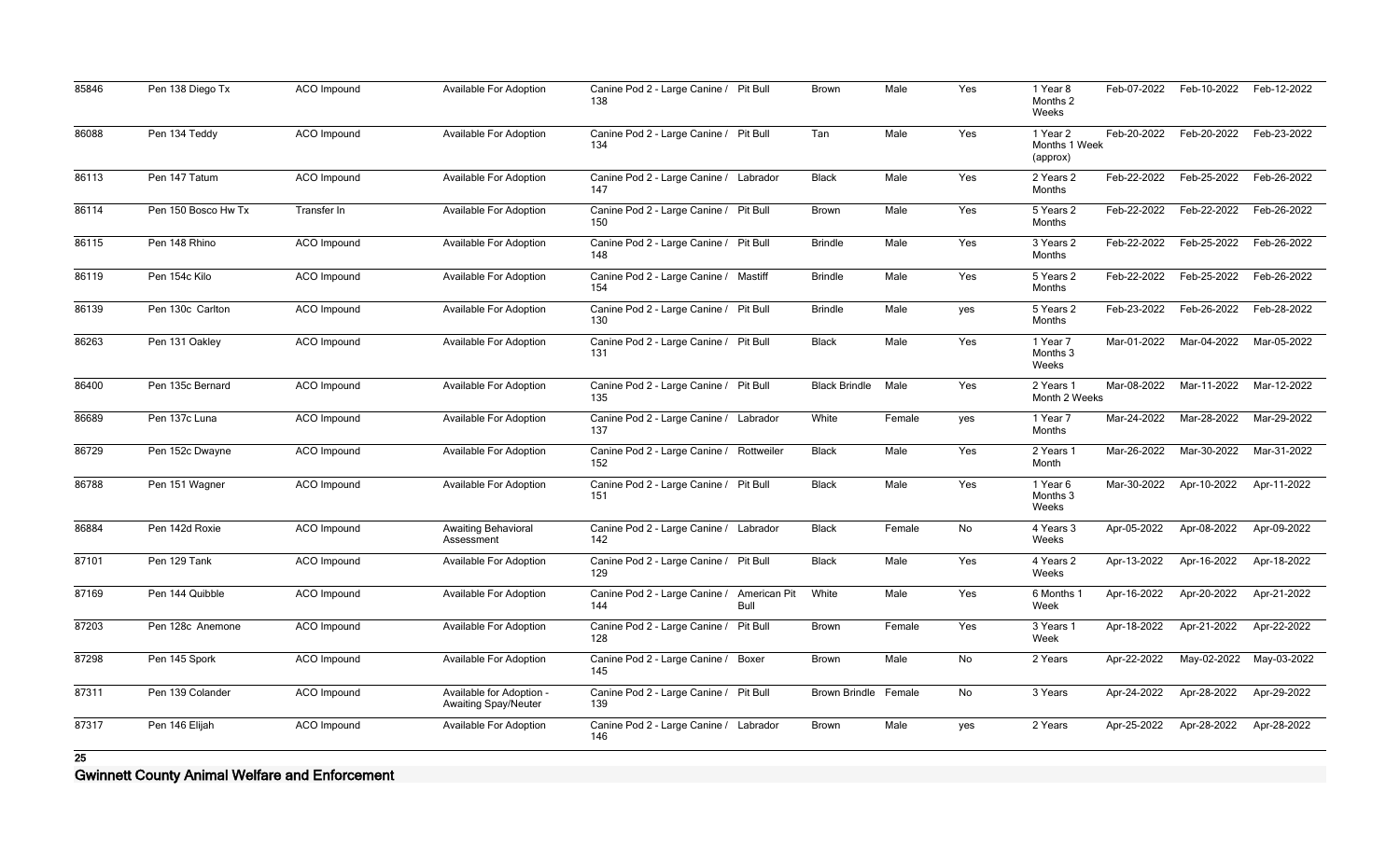### **Canine Pod 3 - Medium Canine**

| Animalld | <b>Animal Name</b>  | Source                 | <b>Status</b>                 | Shelter Loc. / Kennel                        | <b>Primary Breed Color</b>  |                           | <b>Sex</b> | Spay / Neuter Age |                                            | Date In     | Due Date Out | <b>Available For</b><br><b>Adoption Date</b> |
|----------|---------------------|------------------------|-------------------------------|----------------------------------------------|-----------------------------|---------------------------|------------|-------------------|--------------------------------------------|-------------|--------------|----------------------------------------------|
| 53221    | Pen 164 Otto        | <b>Owner Surrender</b> | <b>Available For Adoption</b> | Canine Pod 3 - Medium<br>Canine / 164        | Pit Bull                    | <b>Blue</b>               | Male       | Yes               | 7 Years 6<br>Months 1 Week<br>(approx)     | Mar-30-2022 | Mar-30-2022  | Mar-30-2022                                  |
| 76620    | Pen 179 Cali        | <b>Owner Surrender</b> | <b>Available For Adoption</b> | Canine Pod 3 - Medium<br>Canine / 179        | Pit Bull                    | Grey                      | Female     | Yes               | 6 Years 6<br>Months 2<br>Weeks<br>(approx) | Dec-23-2021 | Dec-23-2021  | Dec-28-2021                                  |
| 80314    | Pen 183 Amber       | ACO Impound            | Protective Custody/Hold       | Canine Pod 3 - Medium<br>Canine / 183        | American Pit<br><b>Bull</b> | <b>Black</b>              | Female     | Yes               | 2 Years 10<br>Months 4<br>Weeks            | Mar-03-2022 | Mar-13-2022  | Mar-14-2022                                  |
| 80775    | Pen 162 Cary        | ACO Impound            | <b>Available For Adoption</b> | Canine Pod 3 - Medium<br>Canine / 162        | Pit Bull                    | <b>Black</b>              | Female     | Yes               | 1 Year 10<br>Months 1 Week                 | Oct-25-2021 | Nov-04-2021  | Nov-04-2021                                  |
| 81840    | Pen 178c Luna       | <b>Owner Surrender</b> | <b>Available For Adoption</b> | Canine Pod 3 - Medium<br><b>Canine / 178</b> | Labrador                    | <b>Brindle</b>            | Female     | Yes               | 2 Years 3<br>Months                        | Apr-07-2022 | Apr-16-2022  | Apr-18-2022                                  |
| 85122    | Pen 158c Bell       | <b>Owner Surrender</b> | <b>Available For Adoption</b> | Canine Pod 3 - Medium<br>Canine / 158        | Pit Bull                    | Slate                     | Female     | Yes               | 2 Years 4<br>Months                        | Feb-18-2022 | Feb-18-2022  | Feb-18-2022                                  |
| 85147    | Pen 176 Mcfly Hw Tx | ACO Impound            | <b>Available For Adoption</b> | Canine Pod 3 - Medium<br>Canine / 176        | Pit Bull                    | White                     | Male       | Yes               | 1 Year 10<br>Months                        | Dec-23-2021 | Dec-28-2021  | Dec-30-2021                                  |
| 85256    | Pen 170c Linus      | ACO Impound            | <b>Available For Adoption</b> | Canine Pod 3 - Medium<br>Canine / 170        | Pit Bull                    | <b>Black</b>              | Male       | Yes               | 2 Years 3<br>Months 4<br>Weeks             | Dec-31-2021 | Jan-05-2022  | Jan-06-2022                                  |
| 85370    | Pen 168c Blue       | ACO Impound            | <b>Available For Adoption</b> | Canine Pod 3 - Medium<br>Canine / 168        | American Pit<br><b>Bull</b> | White                     | Male       | Yes               | 2 Years 3<br>Months 2<br>Weeks             | Mar-14-2022 | Mar-24-2022  | Mar-24-2022                                  |
| 85405    | Pen 180 Oreo Hwtx   | ACO Impound            | <b>Available For Adoption</b> | Canine Pod 3 - Medium<br>Canine / 180        | Pit Bull                    | <b>Black</b>              | Female     | Yes               | 2 Years 3<br>Months 2<br>Weeks             | Jan-10-2022 | Jan-20-2022  | Jan-21-2022                                  |
| 85466    | Pen 181c Boss       | <b>Owner Surrender</b> | <b>Available For Adoption</b> | Canine Pod 3 - Medium<br>Canine / 181        | English<br>Foxhound         | Tri Color                 | Male       | Yes               | 4 Years 3<br>Months 2<br>Weeks             | Jan-13-2022 | Jan-13-2022  | Jan-14-2022                                  |
| 85687    | Pen 182 Sasha       | <b>ACO</b> Impound     | <b>Available For Adoption</b> | Canine Pod 3 - Medium<br><b>Canine / 182</b> | Pit Bull                    | Brown Brindle Female      |            | yes               | 1 Year 8<br>Months 4<br>Weeks              | Jan-29-2022 | Feb-02-2022  | Feb-03-2022                                  |
| 85802    | Pen 175c Churizo    | ACO Impound            | <b>Available For Adoption</b> | Canine Pod 3 - Medium<br>Canine / 175        | Pit Bull                    | <b>Brown Brindle Male</b> |            | Yes               | 4 Years 2<br>Months 3<br>Weeks<br>(approx) | Feb-04-2022 | Feb-08-2022  | Feb-09-2022                                  |
| 86084    | Pen 173c Orca       | ACO Impound            | <b>Available For Adoption</b> | Canine Pod 3 - Medium<br><b>Canine / 173</b> | Pit Bull                    | <b>Brown Brindle Male</b> |            | Yes               | 4 Years 2<br>Months 1 Week                 | Feb-19-2022 | Feb-24-2022  | Feb-25-2022                                  |
| 86257    | Pen 167c Ciara      | ACO Impound            | <b>Available For Adoption</b> | Canine Pod 3 - Medium<br>Canine / 167        | Pit Bull                    | <b>Brown</b>              | Female     | Yes               | 2 Years 1<br>Month 3 Weeks                 | Mar-01-2022 | Mar-04-2022  | Mar-05-2022                                  |
| 86332    | Pen 171 Zuri        | Owner Surrender        | <b>Available For Adoption</b> | Canine Pod 3 - Medium<br>Canine / 171        | Shepherd                    | Tan                       | Female     | Yes               | 2 Years 1<br>Month 3 Weeks                 | Apr-08-2022 | Apr-16-2022  | Apr-16-2022                                  |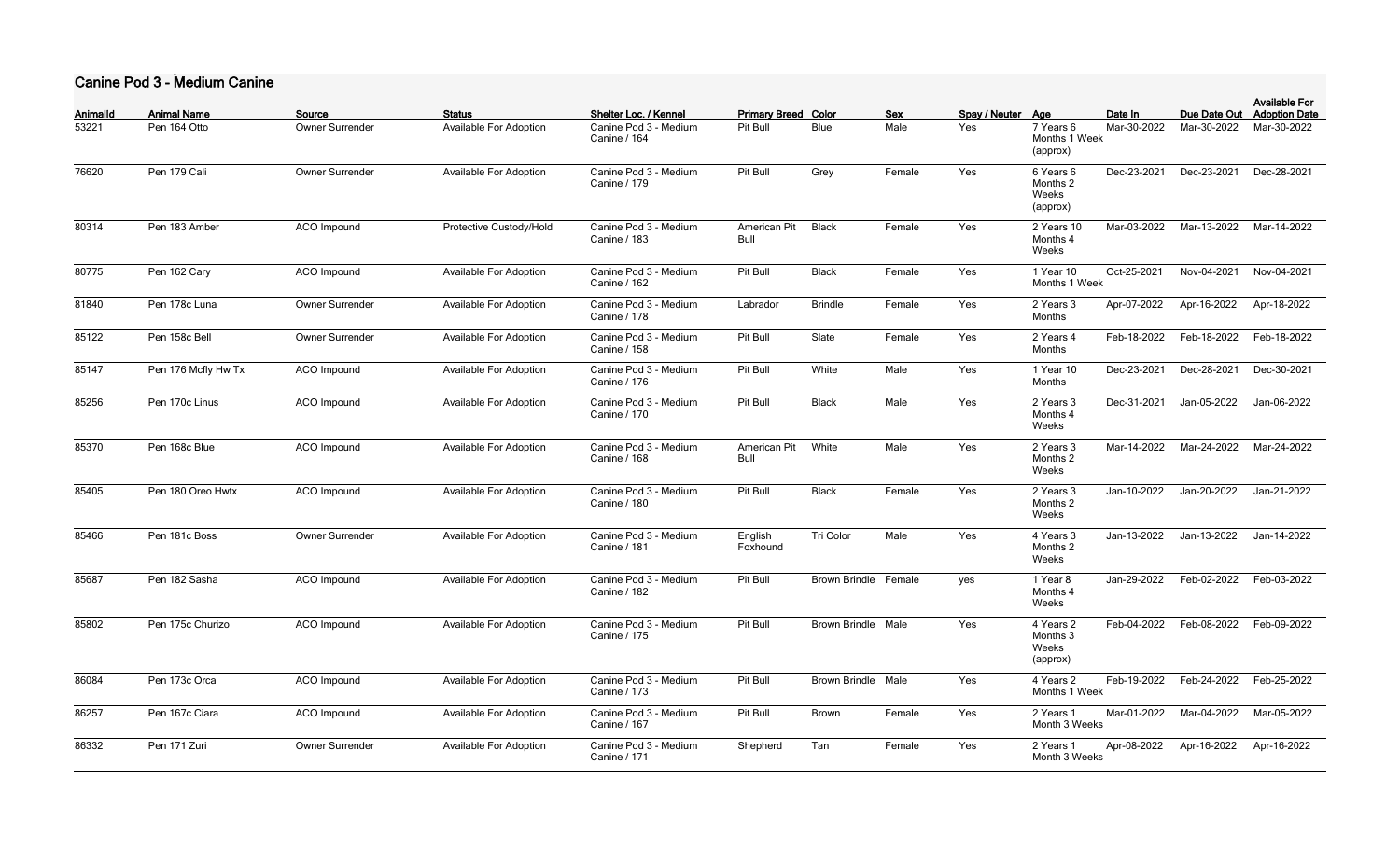| 86781 | Pen 165 Midori   | <b>ACO Impound</b> | <b>Available For Adoption</b>     | Canine Pod 3 - Medium<br>Canine / 165 | <b>Blue Heeler</b>   | <b>Brown</b>   | Female | Yes | 2 Years 4<br>Weeks             | Mar-29-2022 | Apr-01-2022 | Apr-02-2022 |
|-------|------------------|--------------------|-----------------------------------|---------------------------------------|----------------------|----------------|--------|-----|--------------------------------|-------------|-------------|-------------|
| 86852 | Pen 169 Brooklyn | ACO Impound        | Available For Adoption            | Canine Pod 3 - Medium<br>Canine / 169 | Pit Bull             | Grey           | Female | Yes | 5 Years 3<br>Months 3<br>Weeks | Apr-04-2022 | Apr-14-2022 | Apr-14-2022 |
| 86883 | Pen 156 Heyoo    | Owner Surrender    | Available For Adoption            | Canine Pod 3 - Medium<br>Canine / 156 | <b>Border Collie</b> | <b>Black</b>   | Male   | Yes | 1 Year 3<br>Weeks              | Apr-13-2022 | Apr-13-2022 | Apr-09-2022 |
| 86918 | Pen 163 Fez      | ACO Impound        | <b>Available For Adoption</b>     | Canine Pod 3 - Medium<br>Canine / 163 | Pit Bull             | <b>Black</b>   | Male   | Yes | 2 Years 2<br>Weeks             | Apr-06-2022 | Apr-09-2022 | Apr-11-2022 |
| 86958 | Pen 159 Boy      | ACO Impound        | <b>Available For Adoption</b>     | Canine Pod 3 - Medium<br>Canine / 159 | Pit Bull             | <b>Black</b>   | Male   | Yes | 1 Year 3<br>Weeks              | Apr-07-2022 | Apr-10-2022 | Apr-12-2022 |
| 87003 | Pen 174 Biscotti | ACO Impound        | <b>Available For Adoption</b>     | Canine Pod 3 - Medium<br>Canine / 174 | Shepherd             | <b>Brindle</b> | Male   | Yes | 2 Years 2<br>Weeks             | Apr-08-2022 | Apr-11-2022 | Apr-12-2022 |
| 87021 | Pen 172 Orion    | <b>ACO Impound</b> | <b>Available For Adoption</b>     | Canine Pod 3 - Medium<br>Canine / 172 | Pit Bull             | Grey           | Male   | Yes | 3 Years 2<br>Weeks             | Apr-09-2022 | Apr-13-2022 | Apr-14-2022 |
| 87044 | Pen 160c Tsunami | ACO Impound        | Awaiting Behavioral<br>Assessment | Canine Pod 3 - Medium<br>Canine / 160 | Shiba Inu            | Cream          | Male   | Yes | 4 Years 2<br>Weeks             | Apr-11-2022 | Apr-14-2022 | Apr-15-2022 |
| 87184 | Pen 177 Chloe    | ACO Impound        | <b>Available For Adoption</b>     | Canine Pod 3 - Medium<br>Canine / 177 | Labrador             | Grey           | Female | Yes | 7 Months<br>Week               | Apr-17-2022 | Apr-17-2022 | Apr-18-2022 |

## **Gwinnett County Animal Welfare and Enforcement Canine Pod 4 - Large Puppy**

| Animalld | <b>Animal Name</b>      | Source                 | <b>Status</b>                 | Shelter Loc. / Kennel               | <b>Primary Breed Color</b>           |              | <b>Sex</b> | Spay / Neuter Age |                                       | Date In     | Due Date Out | <b>Available For</b><br><b>Adoption Date</b> |
|----------|-------------------------|------------------------|-------------------------------|-------------------------------------|--------------------------------------|--------------|------------|-------------------|---------------------------------------|-------------|--------------|----------------------------------------------|
| 82773    | Pen 196c Maggie         | Owner Surrender        | <b>Available For Adoption</b> | Canine Pod 4 - Large Puppy /<br>196 | German<br>Shorthaired<br>Pointer     | White        | Female     | Yes               | 8 Years 7<br>Months 4<br>Weeks        | Feb-03-2022 | Feb-03-2022  | Feb-03-2022                                  |
| 85866    | Pen 189 Ms. Piggy Hw Tx | Transfer In            | <b>Available For Adoption</b> | Canine Pod 4 - Large Puppy<br>189   | Pit Bull                             | Brown        | Female     | Yes               | 2 Years 2<br>Months 2<br>Weeks        | Feb-08-2022 | Feb-08-2022  | Feb-12-2022                                  |
| 86301    | Pen 197c Pippin         | <b>Owner Surrender</b> | <b>Available For Adoption</b> | Canine Pod 4 - Large Puppy /<br>197 | Pit Bull                             | <b>Black</b> | Male       | Yes               | 1 Year 1 Month Apr-18-2022<br>3 Weeks |             | Apr-18-2022  | Apr-18-2022                                  |
| 86394    | Pen 186 Carin           | <b>ACO</b> Impound     | <b>Available For Adoption</b> | Canine Pod 4 - Large Puppy /<br>186 | Pit Bull                             | Red          | Female     | Yes               | 4 Years 1<br>Month 2 Weeks            | Mar-08-2022 | Mar-09-2022  | Mar-09-2022                                  |
| 86572    | Pen 194 Smiley          | ACO Impound            | <b>Available For Adoption</b> | Canine Pod 4 - Large Puppy /<br>194 | Labrador                             | <b>Black</b> | Female     | Yes               | 3 Years 1<br>Month 1 Week<br>(approx) | Mar-18-2022 | Mar-21-2022  | Mar-22-2022                                  |
| 86588    | Pen 185 Chocolate       | <b>ACO</b> Impound     | <b>Available For Adoption</b> | Canine Pod 4 - Large Puppy /<br>185 | Staffordshire<br><b>Bull Terrier</b> | <b>Brown</b> | Female     | Yes               | 1 Year 1 Month Mar-19-2022<br>1 Week  |             | Apr-09-2022  |                                              |
| 86821    | Pen 188 Matt            | ACO Impound            | <b>Available For Adoption</b> | Canine Pod 4 - Large Puppy /<br>188 | Pit Bull                             | Brown        | Male       | Yes               | 4 Years 3<br>Weeks                    | Apr-01-2022 | Apr-04-2022  | Apr-05-2022                                  |
| 86827    | Pen 191 Bamboo          | <b>ACO</b> Impound     | <b>Available For Adoption</b> | Canine Pod 4 - Large Puppy /<br>191 | Shepherd                             | Tan          | Female     | Yes               | 1 Year 3<br>Weeks                     | Apr-01-2022 | Apr-11-2022  | Apr-12-2022                                  |
| 87060    | Pen 195 Ghost           | ACO Impound            | <b>Available For Adoption</b> | Canine Pod 4 - Large Puppy /<br>195 | American<br><b>Bulldog</b>           | White        | Male       | Yes               | 1 Year 2<br>Weeks                     | Apr-22-2022 | Apr-25-2022  | Apr-25-2022                                  |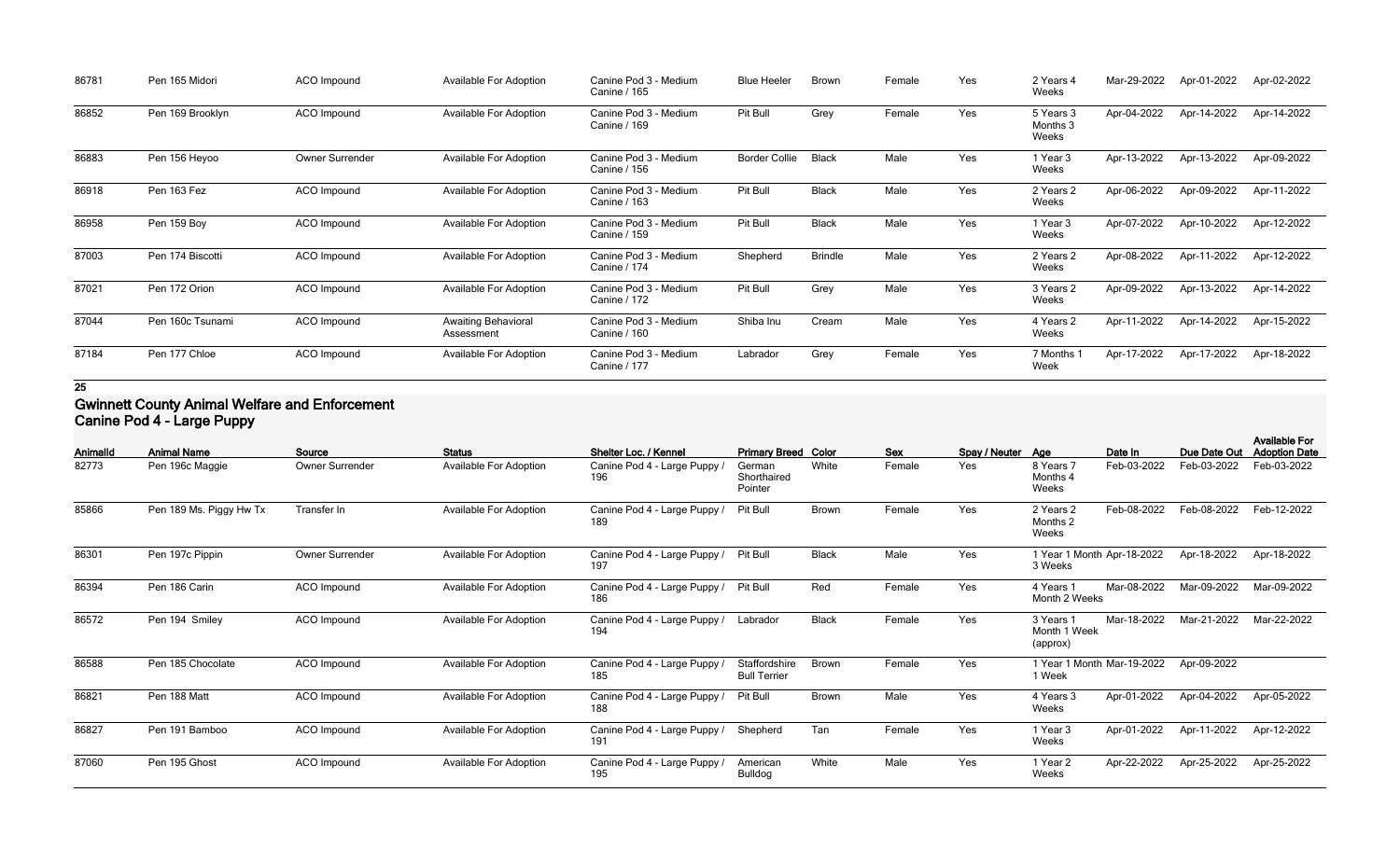| 87177 | Pen 184 Gretel | ACO Impound | <b>Available For Adoption</b> | Canine Pod 4 - Large Puppy<br>184   | Australian<br>Cattledog     | Red                  | Female | Yes | 1 Year i           |
|-------|----------------|-------------|-------------------------------|-------------------------------------|-----------------------------|----------------------|--------|-----|--------------------|
| 87258 | Pen 190 Shadow | ACO Impound | <b>Available For Adoption</b> | Canine Pod 4 - Large Puppy /<br>190 | Labrador                    | Brown Brindle Female |        | No  | 6 Years<br>(approx |
| 87338 | Pen 192 Limo   | ACO Impound | <b>Available For Adoption</b> | Canine Pod 4 - Large Puppy /<br>192 | <b>American Pit</b><br>Bull | <b>Black</b>         | Male   | No  | 2 Years            |
| 87378 | Pen 187 Cory   | ACO Impound | <b>Available For Adoption</b> | Canine Pod 4 - Large Puppy /<br>187 | <b>Boston Terrier Black</b> |                      | Male   | Yes | 8 Month            |

| Australian<br>Cattledog | Red                  | Female | Yes | 1 Year 1 Week Apr-16-2022 |             | Apr-20-2022 | Apr-21-2022 |
|-------------------------|----------------------|--------|-----|---------------------------|-------------|-------------|-------------|
| Labrador                | Brown Brindle Female |        | No  | 6 Years<br>(approx)       | Apr-21-2022 | May-01-2022 | May-03-2022 |
| American Pit<br>Bull    | <b>Black</b>         | Male   | No  | 2 Years                   | Apr-26-2022 | Apr-29-2022 | Apr-30-2022 |
| <b>Boston Terrier</b>   | <b>Black</b>         | Male   | Yes | 8 Months                  | Apr-27-2022 | Apr-30-2022 | May-02-2022 |

### **Gwinnett County Animal Welfare and Enforcement Canine Pod 4 - Large Puppy Annex**

| Animalld | <b>Animal Name</b>    | Source                 | <b>Status</b>                                           | Shelter Loc. / Kennel                     | <b>Primary Breed Color</b> |                | <b>Sex</b> | Spay / Neuter Age |                                        | Date In     | Due Date Out | <b>Available For</b><br><b>Adoption Date</b> |
|----------|-----------------------|------------------------|---------------------------------------------------------|-------------------------------------------|----------------------------|----------------|------------|-------------------|----------------------------------------|-------------|--------------|----------------------------------------------|
| 84346    | Pen 203c Alex Trebark | <b>ACO</b> Impound     | <b>Available For Adoption</b>                           | Canine Pod 4 - Large Puppy<br>Annex / 203 | Pit Bull                   | <b>Black</b>   | Male       | Yes               | 3 Years 5<br>Months 2<br>Weeks         | Nov-10-2021 | Nov-15-2021  | Nov-16-2021                                  |
| 85865    | Pen 202c Little       | <b>ACO</b> Impound     | <b>Available For Adoption</b>                           | Canine Pod 4 - Large Puppy<br>Annex / 202 | Pit Bull                   | <b>Black</b>   | Male       | Yes               | 1 Year 2<br>Months 2<br>Weeks          | Apr-04-2022 | Apr-04-2022  | Apr-18-2022                                  |
| 86015    | Pen 208 Beau Hwtx     | <b>ACO</b> Impound     | Available For Adoption                                  | Canine Pod 4 - Large Puppy<br>Annex / 208 | Labrador                   | <b>Brindle</b> | Male       | Yes               | 2 Years 2<br>Months 1 Week             | Feb-15-2022 | Feb-18-2022  | Feb-23-2022                                  |
| 86261    | 205 Ken Hw Tx         | <b>ACO</b> Impound     | <b>Available For Adoption</b>                           | Canine Pod 4 - Large Puppy<br>Annex / 205 | Labrador                   | Brown          | Male       | Yes               | 4 Years 1<br>Month 3 Weeks             | Mar-01-2022 | Mar-04-2022  | Mar-07-2022                                  |
| 86324    | Pen 199 Celia Hw Tx   | ACO Impound            | <b>Available For Adoption</b>                           | Canine Pod 4 - Large Puppy<br>Annex / 199 | Pit Bull                   | Grey           | Female     | Yes               | 3 Years 1<br>Month 3 Weeks             | Mar-04-2022 | Mar-14-2022  | Apr-14-2022                                  |
| 86525    | Pen 206c Honey        | Owner Surrender        | Available For Adoption                                  | Canine Pod 4 - Large Puppy<br>Annex / 206 | Pointer                    | White          | Female     | Yes               | 2 Years 1<br>Month 1 Week              | Apr-04-2022 | Apr-04-2022  | Apr-04-2022                                  |
| 86550    | Pen 209 Honey Bun     | Owner Surrender        | <b>Available For Adoption</b>                           | Canine Pod 4 - Large Puppy<br>Annex / 209 | Pit Bull                   | Brown          | Female     | Yes               | 2 Years 1<br>Month 1 Week<br>(approx)  | Mar-26-2022 | Mar-26-2022  | Mar-26-2022                                  |
| 86712    | Pen 207 Sarina        | ACO Impound            | <b>Available For Adoption</b>                           | Canine Pod 4 - Large Puppy<br>Annex / 207 | Terrier                    | White          | Female     | Yes               | 1 Year 1 Month Apr-08-2022<br>(approx) |             | Apr-18-2022  | Apr-18-2022                                  |
| 87176    | Pen 211 Hansel        | <b>ACO</b> Impound     | <b>Available For Adoption</b>                           | Canine Pod 4 - Large Puppy<br>Annex / 211 | <b>Blue Heeler</b>         | Brown          | Male       | Yes               | 1 Year 1 Week Apr-16-2022              |             | Apr-20-2022  | Apr-21-2022                                  |
| 87301    | Pen 210 Bullet        | ACO Impound            | Available for Adoption -<br><b>Awaiting Spay/Neuter</b> | Canine Pod 4 - Large Puppy<br>Annex / 210 | German<br>Shepherd         | Tan            | Male       | No                | 5 Months<br>(approx)                   | Apr-23-2022 | Apr-27-2022  | Apr-28-2022                                  |
| 87333    | Pen 204 Millie        | ACO Impound            | Available For Adoption                                  | Canine Pod 4 - Large Puppy<br>Annex / 204 | Labrador                   | <b>Black</b>   | Female     | No                | 6 Months                               | Apr-26-2022 | Apr-29-2022  | Apr-30-2022                                  |
| 87357    | Pen 201 Heist         | <b>Owner Surrender</b> | <b>Available For Adoption</b>                           | Canine Pod 4 - Large Puppy<br>Annex / 201 | Pit Bull                   | Brown          | Male       | yes               | 5 Years                                | Apr-27-2022 | Apr-27-2022  | Apr-27-2022                                  |
| 87358    | Pen 200 Zoe           | <b>Owner Surrender</b> | <b>Available For Adoption</b>                           | Canine Pod 4 - Large Puppy<br>Annex / 200 | Pit Bull                   | Tan            | Female     | yes               | 5 Years                                | Apr-27-2022 | Apr-27-2022  | Apr-27-2022                                  |
| 13       |                       |                        |                                                         |                                           |                            |                |            |                   |                                        |             |              |                                              |

**Gwinnett County Animal Welfare and Enforcement**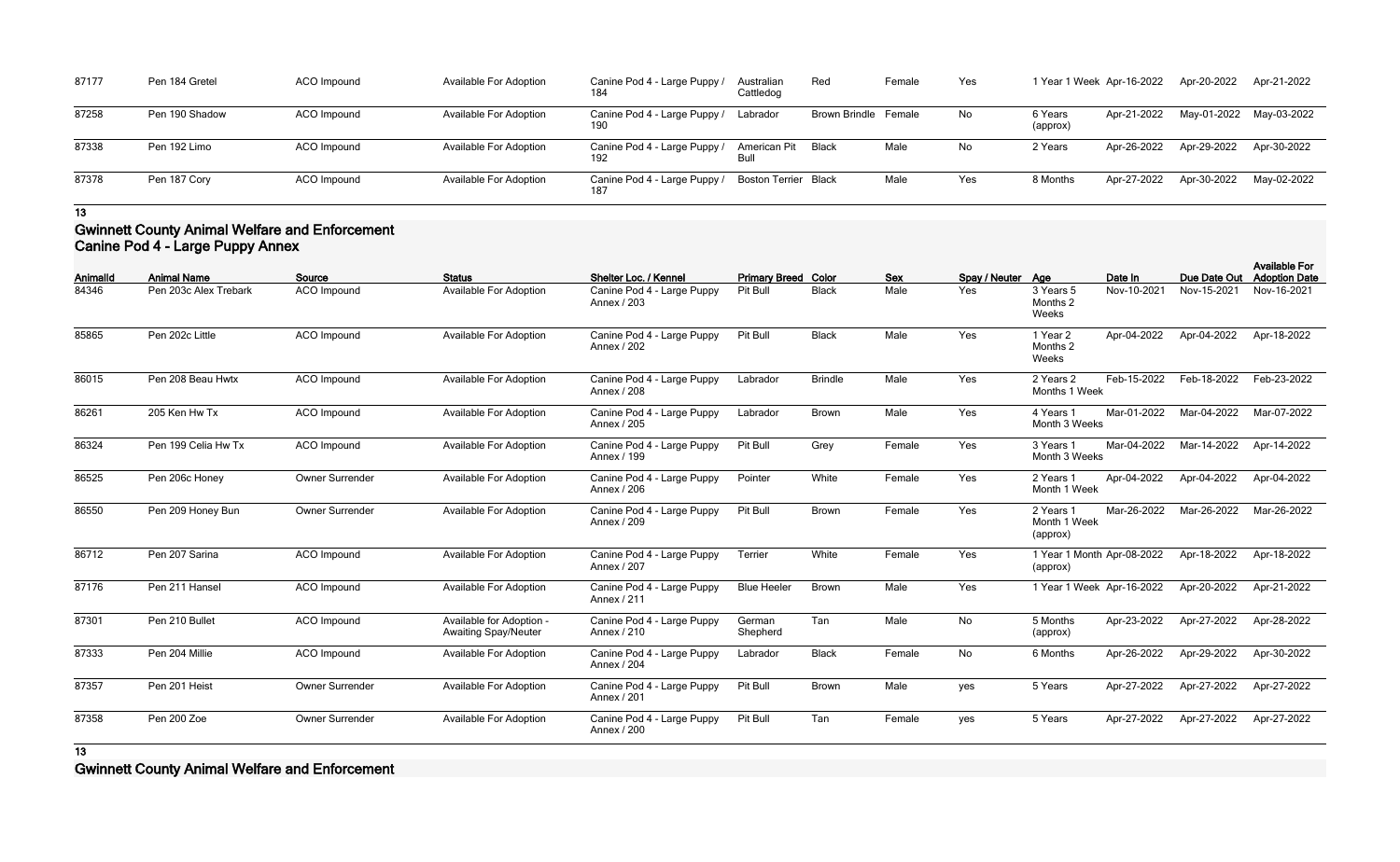# **Canine Pod 5 - Small Puppy**

| <b>Animal Name</b> | Source      | <b>Status</b>                                           | <b>Shelter Loc. / Kennel</b>        |           |                                                                                 | <b>Sex</b>                 |                         |         | Date In           | Due Date Out Adoption Date | <b>Available For</b>                   |
|--------------------|-------------|---------------------------------------------------------|-------------------------------------|-----------|---------------------------------------------------------------------------------|----------------------------|-------------------------|---------|-------------------|----------------------------|----------------------------------------|
| Pen 219 Chopstick  | ACO Impound | <b>Available For Adoption</b>                           | Canine Pod 5 - Small Puppy /<br>219 | Chihuahua | <b>Brown</b>                                                                    | Male                       | Yes                     | 4 Years | Apr-22-2022       | Apr-25-2022                | Apr-26-2022                            |
| Pen 223c Joey      | ACO Impound | <b>Available For Adoption</b>                           |                                     |           | White                                                                           | Male                       | No                      | 3 Years | Apr-23-2022       |                            |                                        |
| Pen 221 Ladle      | ACO Impound | Available for Adoption -<br><b>Awaiting Spay/Neuter</b> | 221                                 |           |                                                                                 |                            | No                      | 4 Years | Apr-24-2022       |                            | Apr-29-2022                            |
|                    |             |                                                         |                                     |           | Canine Pod 5 - Small Puppy / Shih Tzu<br>Canine Pod 5 - Small Puppy / Chihuahua | <b>Primary Breed Color</b> | <b>Black Brown Male</b> |         | Spay / Neuter Age |                            | May-03-2022 May-04-2022<br>Apr-28-2022 |

**3**

## **Gwinnett County Animal Welfare and Enforcement Canine Pod 5 - Small Puppy Annex**

| Animalld | <b>Animal Name</b> | Source                 | <b>Status</b>                            | <b>Shelter Loc. / Kennel</b>              | <b>Primary Breed Color</b> |       | Sex    | Spay / Neuter Age |                    | Date In     | Due Date Out Adoption Date | <b>Available For</b> |
|----------|--------------------|------------------------|------------------------------------------|-------------------------------------------|----------------------------|-------|--------|-------------------|--------------------|-------------|----------------------------|----------------------|
| 87028    | Pen 220d Pixar     | <b>Owner Surrender</b> | <b>Awaiting Behavioral</b><br>Assessment | Canine Pod 5 - Small Puppy<br>Annex / 220 | Terrier                    | White | Male   | Yes               | 3 Years 2<br>Weeks | Apr-20-2022 | Apr-20-2022                |                      |
| 87140    | Pen 217 Derpy      | Owner Surrender        | Available For Adoption                   | Canine Pod 5 - Small Puppy<br>Annex / 217 | Terrier                    | White | Female | Yes               | 10 Years<br>Week   | Apr-25-2022 | Apr-25-2022                | Apr-25-2022          |

**2**

# **Gwinnett County Animal Welfare and Enforcement ER**

| Animalld | <b>Animal Name</b> | Source      | <b>Status</b>                       | <b>Shelter Loc. / Kennel</b> | <b>Primary Breed Color</b>              | <b>Sex</b> | Spay / Neuter Age |         | Date In                 | Due Date Out Adoption Date | <b>Available For</b> |
|----------|--------------------|-------------|-------------------------------------|------------------------------|-----------------------------------------|------------|-------------------|---------|-------------------------|----------------------------|----------------------|
| 87318    | Er Dale            | ACO Impound | Awaiting Vet Exam / Health<br>Check | ER                           | Domestic Short Brown Tabby Male<br>Hair |            | No                | 4 Weeks | Apr-25-2022             | Apr-25-2022                |                      |
| 87320    | Er Chip            | ACO Impound | Awaiting Vet Exam / Health<br>Check | ER.                          | Domestic Short Brown Tabby Male<br>Hair |            | No.               | 4 Weeks | Apr-25-2022 Apr-25-2022 |                            |                      |

**2**

### **Gwinnett County Animal Welfare and Enforcement Exotic Room**

| LAUUU I IUUIII  |                    |                            |                         |                       |                            |              |            |                   |                            |             |              |                                              |
|-----------------|--------------------|----------------------------|-------------------------|-----------------------|----------------------------|--------------|------------|-------------------|----------------------------|-------------|--------------|----------------------------------------------|
| <b>AnimalId</b> | <b>Animal Name</b> | Source                     | <b>Status</b>           | Shelter Loc. / Kennel | <b>Primary Breed Color</b> |              | <b>Sex</b> | Spay / Neuter Age |                            | Date In     | Due Date Out | <b>Available For</b><br><b>Adoption Date</b> |
| 86002           | Tank 3             | Humane Officer Surrendered | Protective Custody/Hold | Exotic Room / Tank 3  | Rat                        | <b>Brown</b> | Unknown    | Unknown           | Adult                      | Feb-14-2022 | Feb-14-2022  |                                              |
| 86004           | Tank 3             | Humane Officer Surrendered | Protective Custody/Hold | Exotic Room / Tank 3  | Rat                        | Beige        | Unknown    | Unknown           | 2 Years 2<br>Months 1 Week | Feb-14-2022 | Feb-14-2022  |                                              |
| 86005           | Tank 3             | Humane Officer Surrendered | Protective Custody/Hold | Exotic Room / Tank 3  | Rat                        | Beige        | Unknown    | Unknown           | Adult                      | Feb-14-2022 | Feb-14-2022  |                                              |
| 86006           | Tank 3             | Humane Officer Surrendered | Protective Custody/Hold | Exotic Room / Tank 3  | Rat                        | Grey         | Unknown    | Unknown           | 2 Years 2<br>Months 1 Week | Feb-14-2022 | Feb-14-2022  |                                              |
| 86007           | Tank 3             | Humane Officer Surrendered | Protective Custody/Hold | Exotic Room / Tank 3  | Rat                        | Beige        | Unknown    | Unknown           | Adult                      | Feb-14-2022 | Feb-14-2022  |                                              |
| 86009           | Tank 2 Ralph       | Humane Officer Surrendered | Protective Custody/Hold | Exotic Room / Tank 2  | Turtle                     | <b>Brown</b> | Unknown    | Unknown           | Adult                      | Feb-14-2022 | Feb-14-2022  |                                              |
| 87363           | Gerbil Pup         | Humane Officer Surrendered | Protective Custody/Hold | Exotic Room / Tank 3  | gerbil                     | <b>Brown</b> | Unknown    | Unknown           |                            | Apr-27-2022 | Apr-27-2022  |                                              |
| 87364           | Gerbil Pup         | Humane Officer Surrendered | Protective Custody/Hold | Exotic Room / Tank 3  | gerbil                     | <b>Brown</b> | Unknown    | Unknown           |                            | Apr-27-2022 | Apr-27-2022  |                                              |
| 87365           | Gerbil Pup         | Humane Officer Surrendered | Protective Custody/Hold | Exotic Room / Tank 3  | gerbil                     | <b>Brown</b> | Unknown    | Unknown           |                            | Apr-27-2022 | Apr-27-2022  |                                              |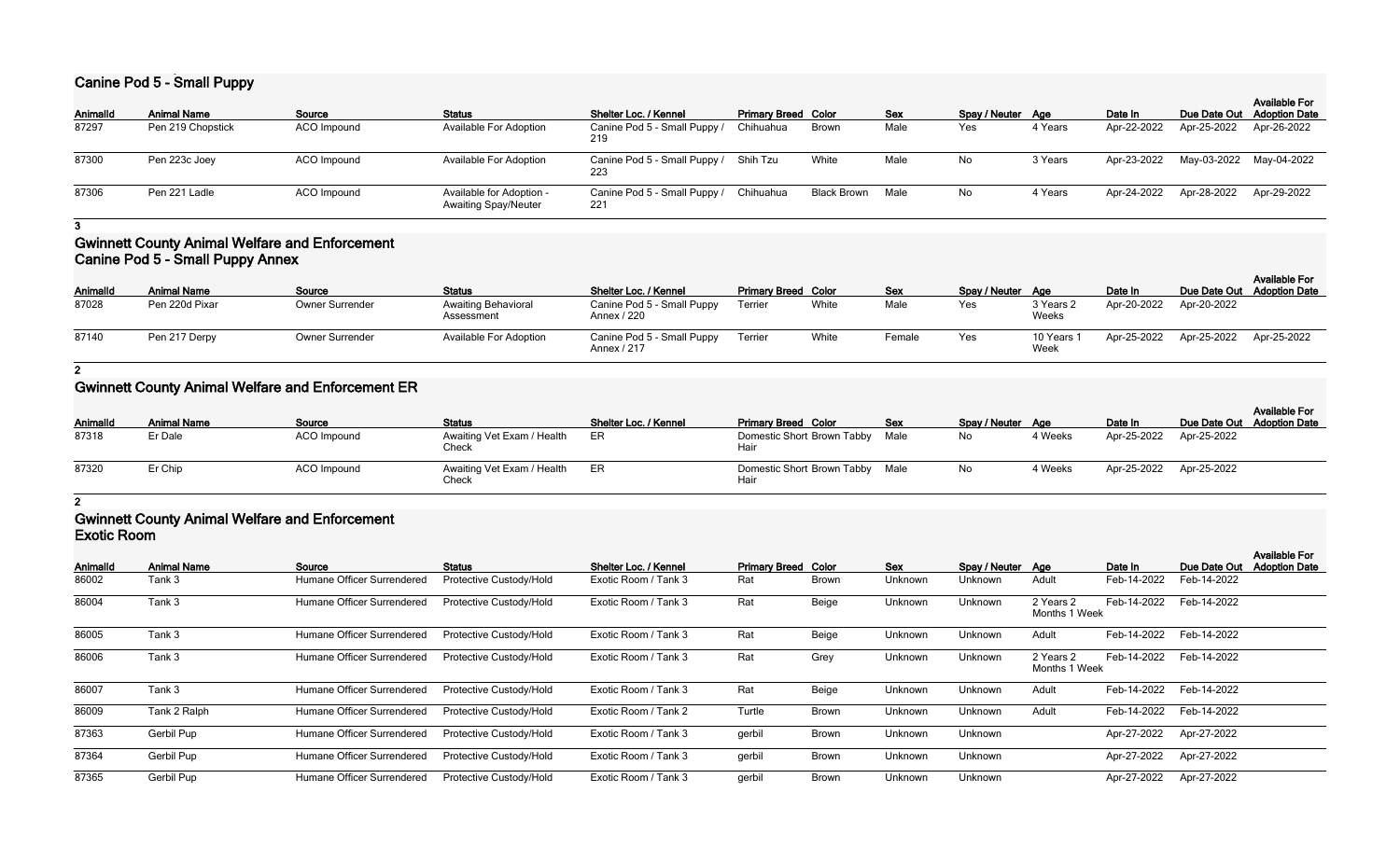| 87366 | Gerbil Pup | Humane Officer Surrendered  Protective Custody/Hold | Exotic Room / Tank 3 | gerbil | Brown | Unknown | Unknown | Apr-27-2022 Apr-27-2022 |  |
|-------|------------|-----------------------------------------------------|----------------------|--------|-------|---------|---------|-------------------------|--|
| 87367 | Gerbil Pup | Humane Officer Surrendered  Protective Custody/Hold | Exotic Room / Tank 3 | gerbil | Brown | Unknown | Unknown | Apr-27-2022 Apr-27-2022 |  |

### **Gwinnett County Animal Welfare and Enforcement Feline Pod 2 Adult**

| Animalld | <b>Animal Name</b> | Source      | <b>Status</b>                 | Shelter Loc. / Kennel    | <b>Primary Breed Color</b>             | <b>Sex</b> | Spay / Neuter Age |                           | Date In     |                         | <b>Available For</b><br>Due Date Out Adoption Date |
|----------|--------------------|-------------|-------------------------------|--------------------------|----------------------------------------|------------|-------------------|---------------------------|-------------|-------------------------|----------------------------------------------------|
| 87248    | Pen 27/28c Henry   | ACO Impound | <b>Available For Adoption</b> | Feline Pod 2 Adult / 027 | Brown Tabby<br>Domestic<br>Medium Hair | Male       | Yes               | 1 Year 1 Week Apr-20-2022 |             | Apr-23-2022             | Apr-25-2022                                        |
| 87263    | Pen 31/32 Chanel   | ACO Impound | Available For Adoption        | Feline Pod 2 Adult / 031 | <b>Domestic Short Black</b><br>Hair    | Female     | Yes               | 1 Year 9<br>Months 1 Week | Apr-21-2022 | May-01-2022 May-02-2022 |                                                    |
| 87393    | Pen 29             | ACO Impound | <b>Available For Adoption</b> | Feline Pod 2 Adult / 029 | <b>Domestic Short Black</b><br>Hair    | Male       | Yes               | 15 Years                  | Apr-27-2022 | Apr-30-2022             | Apr-30-2022                                        |

**3**

## **Gwinnett County Animal Welfare and Enforcement Holding Canine**

| Animalld | <b>Animal Name</b>   | Source                 | <b>Status</b>                 | Shelter Loc. / Kennel | <b>Primary Breed Color</b> |                      | <b>Sex</b> | Spay / Neuter Age |                                        | Date In     | Due Date Out | <b>Available For</b><br><b>Adoption Date</b> |
|----------|----------------------|------------------------|-------------------------------|-----------------------|----------------------------|----------------------|------------|-------------------|----------------------------------------|-------------|--------------|----------------------------------------------|
| 67690    | Dh 3 Lucky Hw +      | <b>ACO</b> Impound     | <b>Available For Adoption</b> | Holding Canine / 3    | Pit Bull                   | <b>Black</b>         | Male       | yes               | 3 Years 10<br>Months 2<br>Weeks        | Mar-27-2022 | Mar-27-2022  | Mar-31-2022                                  |
| 72042    | Dh18 Jasper Hw++     | <b>Owner Surrender</b> | <b>Available For Adoption</b> | Holding Canine / 18   | Pit Bull                   | Brown                | Male       | yes               | 4 Years 4<br>Months 2<br>Weeks         | Mar-23-2022 | Mar-23-2022  | Mar-23-2022                                  |
| 73134    | Dh-16c Choji         | Owner Surrender        | <b>Available For Adoption</b> | Holding Canine / 16   | Labrador                   | White                | Male       | Yes               | 3 Years                                | Jan-24-2022 | Mar-30-2022  |                                              |
| 86318    | Dh 11 Hoops Hw++     | ACO Impound            | <b>Available For Adoption</b> | Holding Canine / 11   | Pit Bull                   | Tan                  | Male       | yes               | 2 Years 1<br>Month 3 Weeks<br>(approx) | Mar-04-2022 | Mar-14-2022  |                                              |
| 86347    | Dh7 Malibu Hw++      | ACO Impound            | <b>Available For Adoption</b> | Holding Canine / 7    | Pit Bull                   | Tan                  | Female     | yes               | 4 Years 1<br>Month 3 Weeks             | Mar-06-2022 | Mar-11-2022  |                                              |
| 86485    | Dh-10 Bambino        | ACO Impound            | <b>Available For Adoption</b> | Holding Canine / 10   | Shepherd                   | <b>Black</b>         | Male       | Yes               | 2 Years 1<br>Month                     | Mar-12-2022 | Mar-17-2022  |                                              |
| 86585    | Dh4 Michelle Hw++    | <b>ACO</b> Impound     | <b>Available For Adoption</b> | Holding Canine / 4    | Pit Bull                   | Brown Brindle Female |            | yes               | 3 Years 1<br>Month 1 Week              | Mar-18-2022 | Mar-21-2022  | Mar-22-2022                                  |
| 86699    | Dh-14 Thor           | Owner Surrender        | <b>Available For Adoption</b> | Holding Canine / 14   | Pit Bull                   | Tan                  | Male       | Yes               | 2 Years 1<br>Month (approx)            | Apr-20-2022 | Apr-20-2022  | Apr-20-2022                                  |
| 86764    | Dh12 Charleston Hw + | ACO Impound            | <b>Available For Adoption</b> | Holding Canine / 12   | Pit Bull                   | <b>Black Brown</b>   | Male       | Yes               | 2 Years 1<br>Month                     | Mar-28-2022 | Mar-31-2022  | Apr-02-2022                                  |
| 86863    | Dh1 Mollie Hw++      | Owner Surrender        | <b>Available For Adoption</b> | Holding Canine / 1    | Labrador                   | <b>Black</b>         | Female     | yes               | 9 Years 3<br>Weeks                     | Apr-04-2022 | Apr-04-2022  | Apr-04-2022                                  |
| 86896    | Dh-13c Granola Hw++  | ACO Impound            | <b>Available For Adoption</b> | Holding Canine / 13   | Pit Bull                   | Brown                | Male       | Yes               | 3 Years 3<br>Weeks                     | Apr-05-2022 | Apr-08-2022  | Apr-09-2022                                  |
| 87086    | Dh6 India Hw++       | ACO Impound            | <b>Available For Adoption</b> | Holding Canine / 6    | Labrador                   | Grey                 | Female     | Yes               | 3 Years 2<br>Weeks                     | Apr-12-2022 | Apr-15-2022  | Apr-18-2022                                  |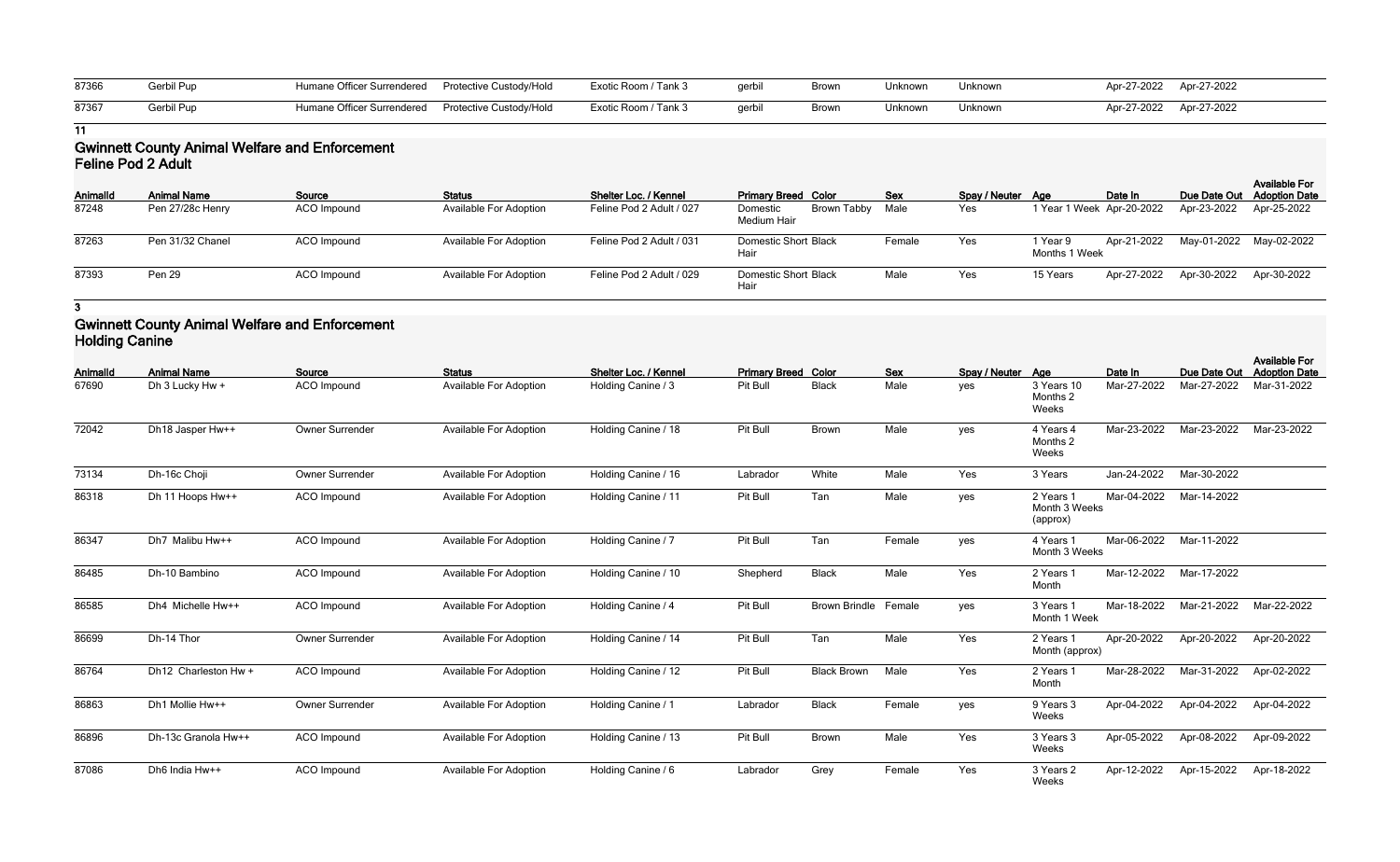| 87087 | Dh5 Kashmir Hw+   | ACO Impound | Available For Adoption        | Holding Canine / 5  | Pit Bull   | Grey               | Female | yes | 1 Year 1 Week Apr-12-2022<br>(approx) | Apr-15-2022 | Apr-18-2022 |
|-------|-------------------|-------------|-------------------------------|---------------------|------------|--------------------|--------|-----|---------------------------------------|-------------|-------------|
| 87091 | Dh15 Dandy        | ACO Impound | <b>Awaiting Rescue</b>        | Holding Canine / 15 | Rottweiler | <b>Black</b>       | Female | Yes | Apr-12-2022<br>2 Years 2<br>Weeks     | Apr-15-2022 | Apr-18-2022 |
| 87204 | Dh 9 Lautner Hw++ | ACO Impound | <b>Available For Adoption</b> | Holding Canine / 9  | Pit Bull   | Brown Brindle Male |        | Yes | Apr-18-2022<br>4 Years 1<br>Week      | Apr-21-2022 | Apr-22-2022 |

### **Gwinnett County Animal Welfare and Enforcement In Foster**

| Animalld | <b>Animal Name</b>  | Source                     | <b>Status</b>                         | Shelter Loc. / Kennel | <b>Primary Breed Color</b>  |                                  | Sex     | Spay / Neuter Age |                                        | Date In     | Due Date Out | <b>Available For</b><br><b>Adoption Date</b> |
|----------|---------------------|----------------------------|---------------------------------------|-----------------------|-----------------------------|----------------------------------|---------|-------------------|----------------------------------------|-------------|--------------|----------------------------------------------|
| 82257    | In Foster Pc Mung   | ACO Impound                | Protective Custody In Foster          | In Foster             | Snake - Olive<br>Python     | Yellow                           | Unknown | Unknown           | 1 Year 8<br>Months 2<br>Weeks          | Aug-12-2021 | Aug-12-2021  |                                              |
| 82263    | In Foster Pc Loki   | ACO Impound                | Protective Custody In Foster          | In Foster             | Domestic<br>Longhair        | <b>Black</b>                     | Male    | Unknown           | 10 Months 2<br>Weeks<br>(approx)       | Aug-12-2021 | Aug-12-2021  |                                              |
| 82405    | In Foster Cowboy    | Humane Officer Surrendered | In Foster                             | In Foster             | German<br>Shepherd          | <b>Black</b>                     | Male    | Yes               | 2 Years 8<br>Months 1 Week<br>(approx) | Dec-05-2021 | Dec-05-2021  | Mar-21-2022                                  |
| 85246    | In Foster Sophie    | <b>ACO</b> Impound         | Available for Adoption - In<br>Foster | In Foster             | American Pit<br><b>Bull</b> | White                            | Female  | Yes               | 1 Year 3<br>Months 4<br>Weeks          | Dec-30-2021 | Jan-04-2022  | Jan-05-2022                                  |
| 85406    | In Foster Zeus      | ACO Impound                | Available for Adoption - In<br>Foster | In Foster / 115       | Pit Bull                    | <b>Black</b>                     | Male    | Yes               | 1 Year 3<br>Months 2<br>Weeks          | Jan-10-2022 | Jan-20-2022  | Jan-21-2022                                  |
| 85477    | In Foster-Titan     | ACO Impound                | In Foster                             | In Foster             | American Pit<br>Bull        | Fawn                             | Male    | Yes               | 1 Year 1 Month Jan-14-2022             |             | Jan-18-2022  |                                              |
| 85692    | In Foster Shadow Hw | Owner Surrender            | In Foster                             | In Foster             | Shepherd                    | <b>Black</b>                     | Female  | Yes               | 5 Years 2<br>Months 1 Week<br>(approx) | Mar-01-2022 | Mar-01-2022  | Feb-10-2022                                  |
| 85734    | Db-8d Grizzly       | ACO Impound                | Protective Custody In Foster          | In Foster / 8         | Siberian Husky Red          |                                  | Male    | No                | 1 Year 2<br>Months 3<br>Weeks          | Feb-01-2022 | Feb-11-2022  |                                              |
| 85911    | In Foster Sonny     | ACO Impound                | In Foster                             | In Foster             | Hair                        | Domestic Short Orange Tabby Male |         | Yes               | 9 Months 2<br>Weeks<br>(approx)        | Feb-10-2022 | Feb-13-2022  |                                              |
| 85996    | In Foster Pc Coco   | ACO Impound                | Protective Custody In Foster          | In Foster             | Macaw                       | <b>Blue</b>                      | Female  | Unknown           | 24 Years 2<br>Months 1 Week            | Feb-14-2022 | Feb-14-2022  |                                              |
| 85997    | Tank 1              | Humane Officer Surrendered | Protective Custody In Foster          | In Foster / Tank 1    | Hamster                     | <b>Brown</b>                     | Unknown | Unknown           | Adult                                  | Feb-14-2022 | Feb-14-2022  |                                              |
| 85998    | Tank 1              | Humane Officer Surrendered | Protective Custody In Foster          | In Foster / Tank 1    | Hamster                     | Beige                            | Unknown | Unknown           | Adult                                  | Feb-14-2022 | Feb-14-2022  |                                              |
| 85999    | Tank 1              | Humane Officer Surrendered | Protective Custody In Foster          | In Foster / Tank 1    | Hamster                     | Beige                            | Unknown | Unknown           | Adult                                  | Feb-14-2022 | Feb-14-2022  |                                              |
| 86000    | Tank 1              | Humane Officer Surrendered | Protective Custody In Foster          | In Foster / Tank 1    | Hamster                     | Orange                           | Unknown | Unknown           | Adult                                  | Feb-14-2022 | Feb-14-2022  |                                              |
| 86001    | Tank 1              | Humane Officer Surrendered | Protective Custody In Foster          | In Foster / Tank 1    | Hamster                     | Cream                            | Unknown | Unknown           | Adult                                  | Feb-14-2022 | Feb-14-2022  |                                              |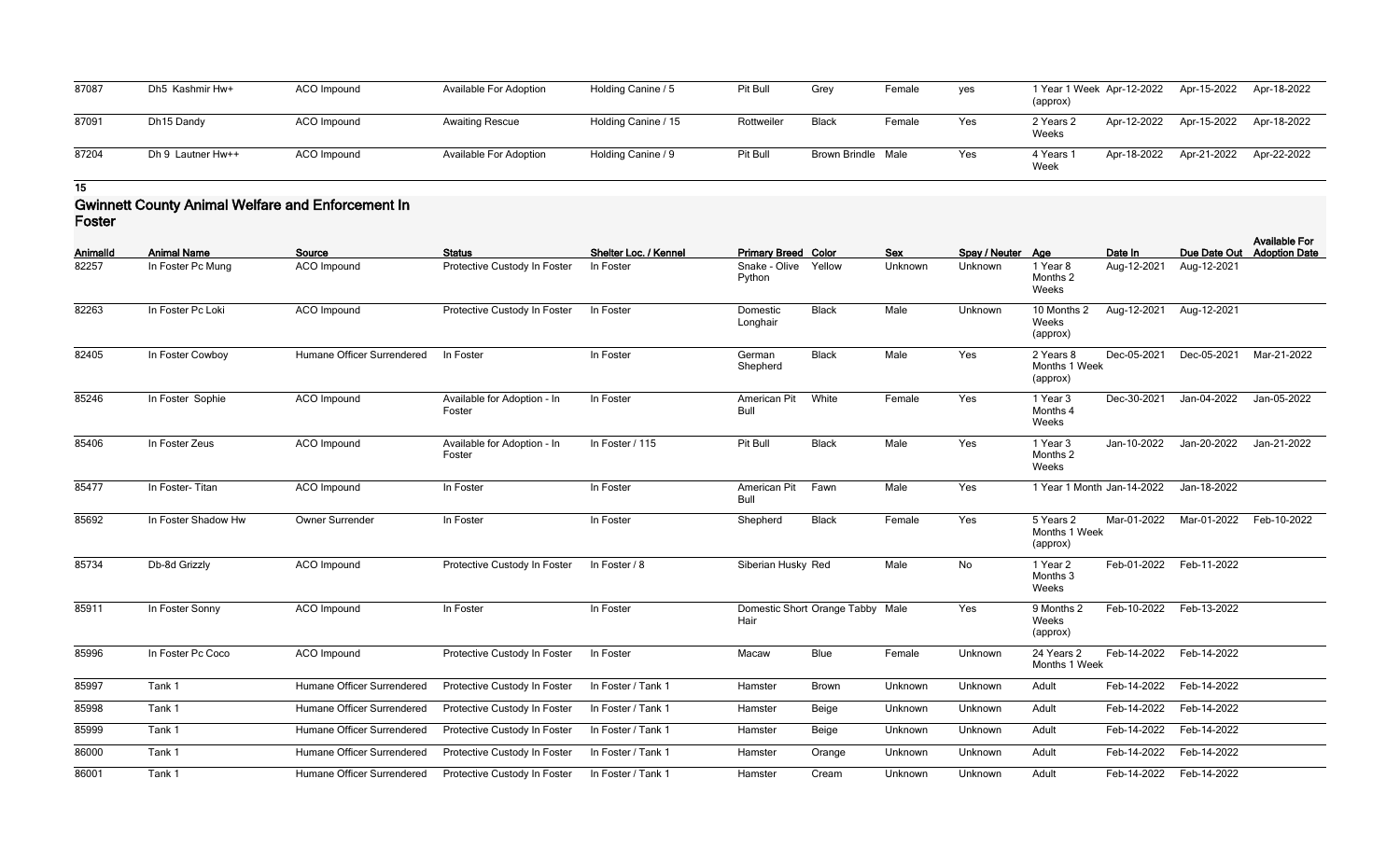| 86008 | In Foster Pc Bird    | Humane Officer Surrendered    | Protective Custody In Foster          | In Foster | Cockateil                          | Grey                             | Unknown | Unknown | 3 Years 2<br>Months 1 Week  | Feb-14-2022                | Feb-14-2022 |             |
|-------|----------------------|-------------------------------|---------------------------------------|-----------|------------------------------------|----------------------------------|---------|---------|-----------------------------|----------------------------|-------------|-------------|
| 86068 | In Foster Little Boy | Owner Surrender               | Available for Adoption - In<br>Foster | In Foster | Labrador                           | Brown                            | Male    | Yes     | 10 Years 2<br>Months 1 Week | Feb-18-2022                | Feb-21-2022 | Feb-23-2022 |
| 86604 | In Foster Cicily     | <b>ACO</b> Impound            | Awaiting Vet Approval - In<br>Foster  | In Foster | Pit Bull                           | Tan                              | Female  | Yes     | 7 Months 1<br>Week          | Mar-20-2022                | Mar-23-2022 |             |
| 86767 | In Foster C Dior     | <b>ACO</b> Impound            | Protective Custody In Foster          | In Foster | Poodle<br>Miniature                | Tan                              | Male    | No      |                             | 1 Year 1 Month Mar-28-2022 | Apr-07-2022 | Apr-08-2022 |
| 86935 | In Foster Pixie      | <b>ACO</b> Impound            | Hold In Foster                        | In Foster | <b>Domestic Short Grey</b><br>Hair |                                  | Female  | No      |                             | Apr-07-2022                | Apr-10-2022 |             |
| 86936 | In Foster Riddick    | ACO Impound                   | Hold In Foster                        | In Foster | Hair                               | Domestic Short Orange Tabby Male |         | No      |                             | Apr-07-2022                | Apr-10-2022 |             |
| 86967 | In Foster            | <b>Cruelty Case Offspring</b> | Protective Custody In Foster          | In Foster | Hamster                            | Orange                           | Unknown | Unknown | 3 Weeks                     | Apr-08-2022                | Apr-08-2022 |             |
| 86968 | In Foster            | <b>Cruelty Case Offspring</b> | Protective Custody In Foster          | In Foster | Hamster                            | Orange                           | Unknown | Unknown | 3 Weeks                     | Apr-08-2022                | Apr-08-2022 |             |
| 86969 | In Foster            | <b>Cruelty Case Offspring</b> | Protective Custody In Foster          | In Foster | Hamster                            | Orange                           | Unknown | Unknown | 3 Weeks                     | Apr-08-2022                | Apr-08-2022 |             |
| 86970 | In Foster            | <b>Cruelty Case Offspring</b> | Protective Custody In Foster          | In Foster | Hamster                            | Orange                           | Unknown | Unknown | 3 Weeks                     | Apr-08-2022                | Apr-08-2022 |             |
| 86971 | In Foster            | <b>Cruelty Case Offspring</b> | Protective Custody In Foster          | In Foster | Hamster                            | Orange                           | Unknown | Unknown | 3 Weeks                     | Apr-08-2022                | Apr-08-2022 |             |
| 86972 | In Foster            | <b>Cruelty Case Offspring</b> | Protective Custody In Foster          | In Foster | Hamster                            | Orange                           | Unknown | Unknown | 3 Weeks                     | Apr-08-2022                | Apr-08-2022 |             |
| 86973 | In Foster            | <b>Cruelty Case Offspring</b> | Protective Custody In Foster          | In Foster | Hamster                            | Orange                           | Unknown | Unknown | 3 Weeks                     | Apr-08-2022                | Apr-08-2022 |             |
| 86974 | In Foster            | <b>Cruelty Case Offspring</b> | Protective Custody In Foster          | In Foster | Hamster                            | Orange                           | Unknown | Unknown | 3 Weeks                     | Apr-08-2022                | Apr-08-2022 |             |
| 86975 | In Foster            | <b>Cruelty Case Offspring</b> | Protective Custody In Foster          | In Foster | Hamster                            | Orange                           | Unknown | Unknown | 3 Weeks                     | Apr-08-2022                | Apr-08-2022 |             |
| 86976 | In Foster            | <b>Cruelty Case Offspring</b> | Protective Custody In Foster          | In Foster | Hamster                            | Orange                           | Unknown | Unknown | 3 Weeks                     | Apr-08-2022                | Apr-08-2022 |             |
| 87062 | In Foster            | <b>Cruelty Case Offspring</b> | Protective Custody In Foster          | In Foster | Hamster                            | Orange                           | Unknown | Unknown | 2 Weeks                     | Apr-08-2022                | Apr-12-2022 |             |
| 87063 |                      | <b>Cruelty Case Offspring</b> | Protective Custody In Foster          | In Foster | Hamster                            | Orange                           | Unknown | Unknown | 2 Weeks                     | Apr-12-2022                | Apr-12-2022 |             |
| 87064 |                      | <b>Cruelty Case Offspring</b> | Protective Custody In Foster          | In Foster | Hamster                            | Orange                           | Unknown | Unknown | 2 Weeks                     | Apr-12-2022                | Apr-12-2022 |             |
| 87065 |                      | <b>Cruelty Case Offspring</b> | Protective Custody In Foster          | In Foster | Hamster                            | Orange                           | Unknown | Unknown | 2 Weeks                     | Apr-12-2022                | Apr-12-2022 |             |
| 87066 |                      | <b>Cruelty Case Offspring</b> | Protective Custody In Foster          | In Foster | Hamster                            | Orange                           | Unknown | Unknown | 2 Weeks                     | Apr-12-2022                | Apr-12-2022 |             |
| 87067 |                      | <b>Cruelty Case Offspring</b> | Protective Custody In Foster          | In Foster | Hamster                            | Orange                           | Unknown | Unknown | 2 Weeks                     | Apr-12-2022                | Apr-12-2022 |             |
| 87068 |                      | <b>Cruelty Case Offspring</b> | Protective Custody In Foster          | In Foster | Hamster                            | Orange                           | Unknown | Unknown | 2 Weeks                     | Apr-12-2022                | Apr-12-2022 |             |
| 87069 |                      | <b>Cruelty Case Offspring</b> | Protective Custody In Foster          | In Foster | Hamster                            | Orange                           | Unknown | Unknown | 2 Weeks                     | Apr-12-2022                | Apr-12-2022 |             |
| 87070 |                      | <b>Cruelty Case Offspring</b> | Protective Custody In Foster          | In Foster | Hamster                            | Orange                           | Unknown | Unknown | 2 Weeks                     | Apr-12-2022                | Apr-12-2022 |             |
| 87071 |                      | <b>Cruelty Case Offspring</b> | Protective Custody In Foster          | In Foster | Hamster                            | Orange                           | Unknown | Unknown | 2 Weeks                     | Apr-12-2022                | Apr-12-2022 |             |
| 87072 |                      | <b>Cruelty Case Offspring</b> | Protective Custody In Foster          | In Foster | Hamster                            | Orange                           | Unknown | Unknown | 2 Weeks                     | Apr-12-2022                | Apr-12-2022 |             |
| 87073 |                      | <b>Cruelty Case Offspring</b> | Protective Custody In Foster          | In Foster | Hamster                            | Orange                           | Unknown | Unknown | 2 Weeks                     | Apr-12-2022                | Apr-12-2022 |             |
| 87074 |                      | <b>Cruelty Case Offspring</b> | Protective Custody In Foster          | In Foster | Hamster                            | Orange                           | Unknown | Unknown | 2 Weeks                     | Apr-12-2022                | Apr-12-2022 |             |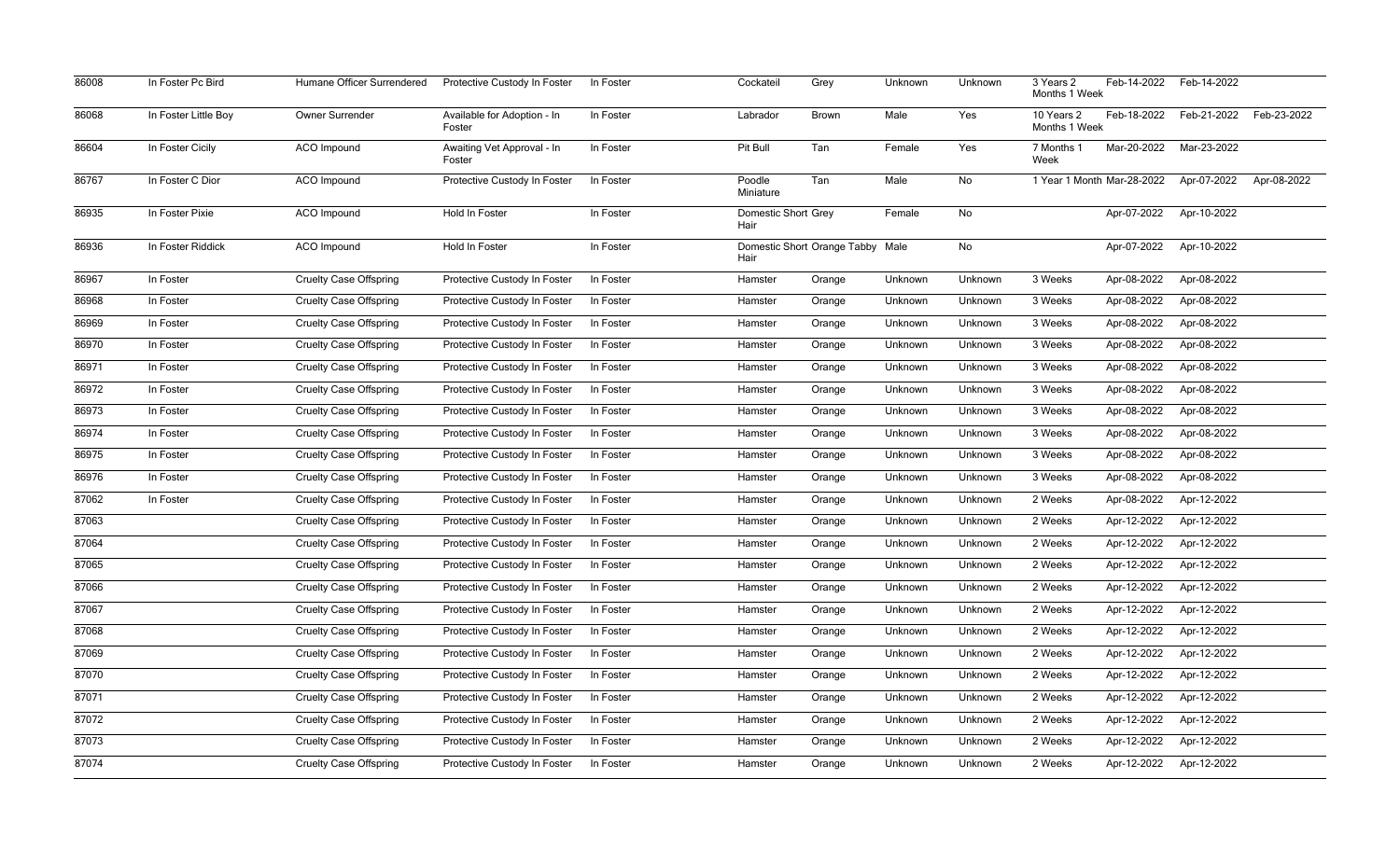| 87075 |                  | <b>Cruelty Case Offspring</b> | Protective Custody In Foster | In Foster     | Hamster<br>Orange                          | Unknown | Unknown   | 2 Weeks | Apr-12-2022 | Apr-12-2022 |
|-------|------------------|-------------------------------|------------------------------|---------------|--------------------------------------------|---------|-----------|---------|-------------|-------------|
| 87076 |                  | <b>Cruelty Case Offspring</b> | Protective Custody In Foster | In Foster     | Orange<br>Hamster                          | Unknown | Unknown   | 2 Weeks | Apr-12-2022 | Apr-12-2022 |
| 87111 | In Foster Lilith | ACO Impound                   | Hold In Foster               | In Foster     | <b>Domestic Short Black</b><br>Hair        | Female  | No        | 6 Weeks | Apr-13-2022 | Apr-13-2022 |
| 87175 | In Foster Kitten | ACO Impound                   | In Foster                    | In Foster     | Domestic Short Orange Tabby Female<br>Hair |         | Unknown   | 3 Weeks | Apr-16-2022 | Apr-19-2022 |
| 87219 | In Foster        | ACO Impound                   | Hold In Foster               | In Foster     | <b>Domestic Short Black</b><br>Hair        | Male    | No        | 6 Weeks | Apr-19-2022 | Apr-19-2022 |
| 87220 | In Foster Cookie | ACO Impound                   | Hold In Foster               | In Foster     | <b>Domestic Short Black</b><br>Hair        | Female  | <b>No</b> | 6 Weeks | Apr-19-2022 | Apr-19-2022 |
| 87221 | In Foster Oreo   | ACO Impound                   | Hold In Foster               | In Foster     | <b>Domestic Short Black</b><br>Hair        | Female  | No        | 6 Weeks | Apr-19-2022 | Apr-19-2022 |
| 87222 | In Foster        | ACO Impound                   | Hold In Foster               | In Foster     | <b>Domestic Short Black</b><br>Hair        | Male    | No        | 6 Weeks | Apr-19-2022 | Apr-19-2022 |
| 87223 | In Foster Belle  | ACO Impound                   | Hold In Foster               | In Foster     | Domestic Short Grey Tabby<br>Hair          | Female  | No        | 6 Weeks | Apr-19-2022 | Apr-19-2022 |
| 87290 | Sf-8 Tinker      | ACO Impound                   | In Foster                    | In Foster / 8 | Domestic Short Brown Tabby<br>Hair         | Female  | Unknown   | 3 Weeks | Apr-22-2022 | Apr-25-2022 |

### **Gwinnett County Animal Welfare and Enforcement Intake**

| <u></u>         |                    |                    |                                     |                       |                                   |       |            |                   |                            |                         |                         |                                                    |
|-----------------|--------------------|--------------------|-------------------------------------|-----------------------|-----------------------------------|-------|------------|-------------------|----------------------------|-------------------------|-------------------------|----------------------------------------------------|
| <b>AnimalId</b> | <b>Animal Name</b> | Source             | <b>Status</b>                       | Shelter Loc. / Kennel | <b>Primary Breed Color</b>        |       | <b>Sex</b> | Spay / Neuter Age |                            | Date In                 |                         | <b>Available For</b><br>Due Date Out Adoption Date |
| 83182           | Wf Alex            | ACO Impound        | <b>Awaiting Spay/Neuter</b>         | Intake                | Dachshund,<br>Long-haired         | Black | Male       | No.               | 3 Years 7<br>Months 1 Week | Apr-26-2022             | May-06-2022 May-06-2022 |                                                    |
| 87337           | Yorkie             | ACO Impound        | <b>Awaiting Rescue</b>              | Intake                | Yorkshire<br>Terrier              | Tan   | Female     | No.               | 10 Years<br>(approx)       | Apr-26-2022 Apr-29-2022 |                         |                                                    |
| 87381           | Sf-8               | <b>ACO</b> Impound | Awaiting Vet Exam / Health<br>Check | Intake                | Domestic Short Grey Tabby<br>Hair |       | Female     | Unknown           | 5 Weeks                    | Apr-27-2022 Apr-27-2022 |                         |                                                    |

# **3**

### **Gwinnett County Animal Welfare and Enforcement Neglect Canine**

| <b>AnimalId</b> | <b>Animal Name</b> | Source                     | <b>Status</b>           | Shelter Loc. / Kennel  | <b>Primary Breed Color</b> |                           | <b>Sex</b> | Spay / Neuter Age |                                | Date In     | Due Date Out | <b>Available For</b><br><b>Adoption Date</b> |
|-----------------|--------------------|----------------------------|-------------------------|------------------------|----------------------------|---------------------------|------------|-------------------|--------------------------------|-------------|--------------|----------------------------------------------|
| 85508           | Nd06               | ACO Impound                | Protective Custody/Hold | Neglect Canine / Nd-06 | Pit Bull                   | <b>Brindle</b>            | Male       | No                | 6 Months                       | Jan-15-2022 | Feb-04-2022  | Feb-04-2022                                  |
| 85674           | Nd-03 Jace         | Humane Officer Surrendered | Protective Custody/Hold | Neglect Canine / Nd-03 | Labrador                   | <b>Black</b>              | Male       | Yes               | 2 Years 2<br>Months 4<br>Weeks | Jan-28-2022 | Feb-07-2022  |                                              |
| 85688           | Nd <sub>5</sub>    | <b>ACO</b> Impound         | Protective Custody/Hold | Neglect Canine / Nd-05 | Pit Bull                   | <b>Brown Brindle Male</b> |            | Unknown           | 5 Months 4<br>Weeks            | Jan-29-2022 | Jan-29-2022  |                                              |
| 85693           | Nd-4c Lucky        | <b>ACO</b> Impound         | Protective Custody/Hold | Neglect Canine / Nd-04 | Pit Bull                   | <b>Black Brindle</b>      | Male       | No                | 8 Years 2<br>Months 4<br>Weeks | Jan-30-2022 | Jan-30-2022  |                                              |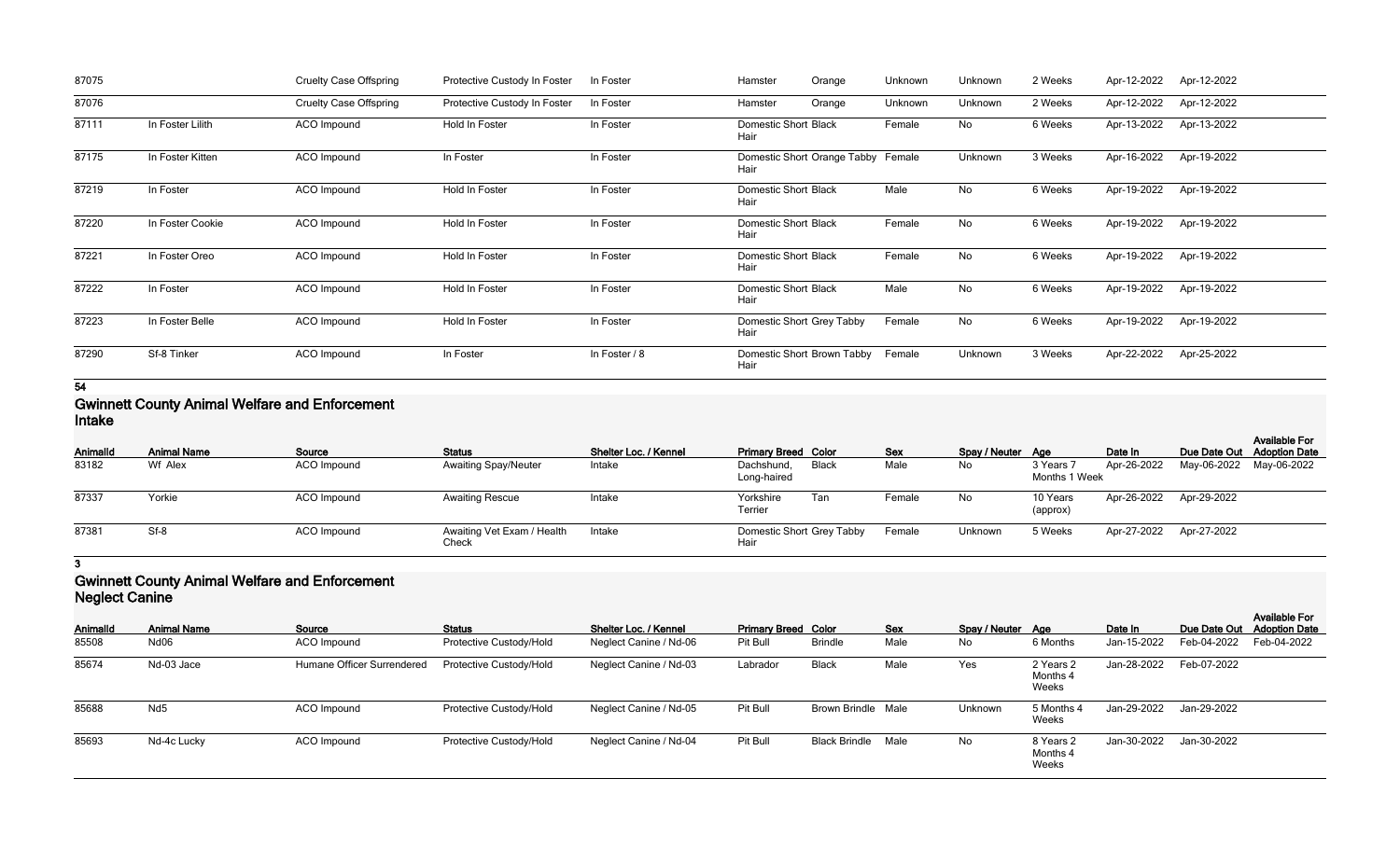| yes | 2 Years 1     | Mar-04-2022 | Mar-14-2022 |
|-----|---------------|-------------|-------------|
|     | Month 3 Weeks |             |             |
|     | (approx)      |             |             |

## **Gwinnett County Animal Welfare and Enforcement Neglect Canine Annex**

| <b>AnimalId</b> | <b>Animal Name</b> | Source                     | <b>Status</b>           | Shelter Loc. / Kennel                   | <b>Primary Breed Color</b> |              | <b>Sex</b> | Spay / Neuter Age |                                      | Date In     | Due Date Out | <b>Available For</b><br><b>Adoption Date</b> |
|-----------------|--------------------|----------------------------|-------------------------|-----------------------------------------|----------------------------|--------------|------------|-------------------|--------------------------------------|-------------|--------------|----------------------------------------------|
| 80992           | Nd-008 Juju        | Humane Officer Surrendered | Protective Custody/Hold | Neglect Canine Annex / Nd-08            | American Pit<br>Bull       | Brindle      | Male       | No                | 4 Years 10<br>Months                 | Jun-23-2021 | Jun-23-2021  |                                              |
| 85507           | <b>Nd11</b>        | <b>ACO</b> Impound         | Protective Custody/Hold | Neglect Canine Annex / Nd-11 Labrador   |                            | <b>Black</b> | Female     | <b>No</b>         | 6 Months                             | Jan-15-2022 | Feb-04-2022  | Feb-04-2022                                  |
| 86401           | Nd09c Lucy         | ACO Impound                | Protective Custody/Hold | Neglect Canine Annex / Nd-09 Labrador   |                            | White        | Female     | Unknown           | 4 Years<br>Month 2 Weeks<br>(approx) | Mar-08-2022 | Apr-05-2022  |                                              |
| 87036           | Nd-10d Major       | <b>ACO</b> Impound         | Protective Custody/Hold | Neglect Canine Annex / Nd-10            | Belgian<br>Malinois        | Tan          | Male       | No                | 2 Years 2<br>Weeks                   | Apr-11-2022 | Apr-21-2022  |                                              |
| 87275           | <b>ND01</b>        | <b>ACO</b> Impound         | Protective Custody/Hold | Neglect Canine Annex / Nd-01 Cane Corso |                            | Black        | Female     | Unknown           | 5 Months<br>Week                     | Apr-21-2022 | May-01-2022  |                                              |
| 87294           | Nd-7 Coco          | Humane Officer Surrendered | Protective Custody/Hold | Neglect Canine Annex / Nd-07 Terrier    |                            | <b>Brown</b> | Male       | No                | 2 Years                              | Apr-22-2022 | May-04-2022  |                                              |

#### **6**

### **Gwinnett County Animal Welfare and Enforcement Neglect Feline/ Maternity**

| <b>AnimalId</b> | <b>Animal Name</b> | Source          | <b>Status</b>                                           | Shelter Loc. / Kennel                | <b>Primary Breed Color</b>          | <b>Sex</b> | Spay / Neuter Age |           | Date In     | Due Date Out | <b>Available For</b><br><b>Adoption Date</b> |
|-----------------|--------------------|-----------------|---------------------------------------------------------|--------------------------------------|-------------------------------------|------------|-------------------|-----------|-------------|--------------|----------------------------------------------|
| 87353           | <b>Nf-12</b>       | ACO Impound     | Available for Adoption -<br><b>Awaiting Spay/Neuter</b> | Neglect Feline/ Maternity / 12       | Domestic Short Grey<br>Hair         | Male       | No                | 8 Weeks   | Apr-27-2022 | Apr-27-2022  | Apr-29-2022                                  |
| 87354           | $Nf-12$            | ACO Impound     | Available for Adoption -<br><b>Awaiting Spay/Neuter</b> | Neglect Feline/ Maternity / 12       | Domestic Short Grey<br>Hair         | Male       | No                | 8 Weeks   | Apr-27-2022 | Apr-27-2022  | Apr-29-2022                                  |
| 87355           | <b>Nf-11</b>       | ACO Impound     | Available for Adoption -<br><b>Awaiting Spay/Neuter</b> | Neglect Feline/ Maternity / 11       | Domestic Short Grey<br>Hair         | Male       | <b>No</b>         | 8 Weeks   | Apr-27-2022 | Apr-27-2022  | Apr-29-2022                                  |
| 87356           | $Nf-11$            | ACO Impound     | Available for Adoption -<br><b>Awaiting Spay/Neuter</b> | Neglect Feline/ Maternity / 11       | Domestic Short Grey<br>Hair         | Male       | No                | 8 Weeks   | Apr-27-2022 | Apr-27-2022  | Apr-29-2022                                  |
| 87369           | Nf-10 Tabby Kitten | Owner Surrender | Awaiting Vet Exam / Health<br>Check                     | Neglect Feline/ Maternity / 10       | Domestic Short Tabby<br>Hair        | Female     | Unknown           | 4 Weeks   | Apr-27-2022 | Apr-27-2022  |                                              |
| 87373           | Nf-9 Zoe           | Owner Surrender | Available for Adoption -<br><b>Awaiting Spay/Neuter</b> | <b>Neglect Feline/ Maternity / 9</b> | Domestic Short Muted Calico<br>Hair | Female     | Yes               | 2 Years   | Apr-27-2022 | Apr-27-2022  | Apr-27-2022                                  |
| 87374           | Nf-8c Cleo         | Owner Surrender | Available for Adoption -<br><b>Awaiting Spay/Neuter</b> | Neglect Feline/ Maternity / 8        | Domestic Short Muted Calico<br>Hair | Female     | No                | 10 Months | Apr-27-2022 | Apr-27-2022  |                                              |
| 87394           | $Nf-7$             | ACO Impound     | Awaiting Vet Exam / Health<br>Check                     | Neglect Feline/ Maternity / 7        | Domestic Short Grey Tabby<br>Hair   | Female     | No                | 2 Years   | Apr-27-2022 | Apr-30-2022  |                                              |
| 87395           | $Nf-5$             | ACO Impound     | Awaiting Vet Exam / Health<br>Check                     | Neglect Feline/ Maternity / 7        | <b>Domestic Short Black</b><br>Hair | Female     | No                | 1 Week    | Apr-27-2022 | Apr-27-2022  |                                              |
| 87398           | Nf-06 Scott        | ACO Impound     | Awaiting Vet Exam / Health<br>Check                     | Neglect Feline/ Maternity / 6        | Domestic Short Brown Tabby<br>Hair  | Male       | Unknown           |           | Apr-28-2022 | May-07-2022  | May-09-2022                                  |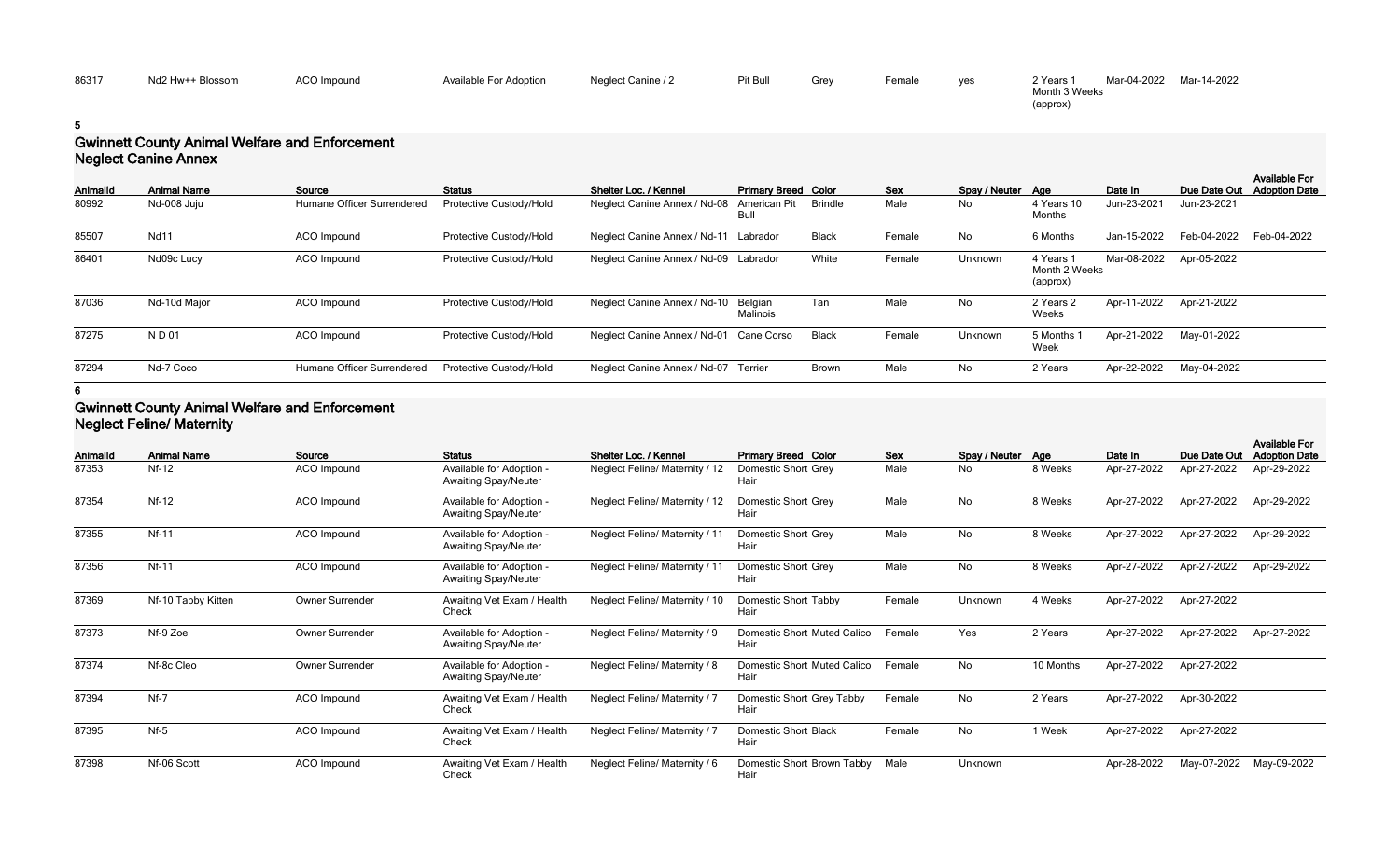## **10 Gwinnett County Animal Welfare and Enforcement Puppy Triage**

| Animalld | <b>Animal Name</b> | Source          | <b>Status</b>                                           | Shelter Loc. / Kennel | <b>Primary Breed Color</b>                 | <b>Sex</b> | Spay / Neuter Age |                     | Date In     | Due Date Out | <b>Available For</b><br><b>Adoption Date</b> |
|----------|--------------------|-----------------|---------------------------------------------------------|-----------------------|--------------------------------------------|------------|-------------------|---------------------|-------------|--------------|----------------------------------------------|
| 87269    | Pt1                | ACO Impound     | Awaiting Vet Exam / Health<br>Check                     | Puppy Triage / 1      | Domestic Short Black<br>Hair               | Male       | No                | 4 Weeks             | Apr-21-2022 | Apr-21-2022  |                                              |
| 87270    | Pt <sub>1</sub>    | ACO Impound     | Awaiting Vet Exam / Health<br>Check                     | Puppy Triage / 1      | Domestic Short Tabby<br>Hair               | Male       | No                | 4 Weeks             | Apr-21-2022 | Apr-21-2022  |                                              |
| 87271    | Pt1                | ACO Impound     | Awaiting Vet Exam / Health<br>Check                     | Puppy Triage / 1      | Domestic Short Grey Tabby<br>Hair          | Male       | No                | 4 Weeks             | Apr-21-2022 | Apr-21-2022  |                                              |
| 87361    | Pt <sub>3</sub>    | ACO Impound     | Awaiting Vet Exam / Health<br>Check                     | Puppy Triage / 3      | Terrier<br>Grey                            | Male       | No                | 8 Weeks<br>(approx) | Apr-27-2022 | Apr-30-2022  |                                              |
| 87375    | Pt-02c Reba        | Owner Surrender | Available for Adoption -<br><b>Awaiting Spay/Neuter</b> | Puppy Triage / 2      | Domestic Short Orange Tabby Female<br>Hair |            | No                | 3 Months            | Apr-27-2022 | Apr-27-2022  |                                              |
| 87376    | Pt-02c Amber       | Owner Surrender | Available for Adoption -<br><b>Awaiting Spay/Neuter</b> | Puppy Triage / 2      | Domestic Short Orange Tabby Female<br>Hair |            | No                | 3 Months            | Apr-27-2022 | Apr-27-2022  |                                              |
| 87377    | Pt-02c Kelly       | Owner Surrender | Available for Adoption -<br><b>Awaiting Spay/Neuter</b> | Puppy Triage / 2      | Domestic Short Grey<br>Hair                | Female     | No                | 3 Months            | Apr-27-2022 | Apr-27-2022  |                                              |

**7**

### **Gwinnett County Animal Welfare and Enforcement Sick Canine**

| Animalld       | <b>Animal Name</b>  | Source                     | <b>Status</b>                               | Shelter Loc. / Kennel | <b>Primary Breed Color</b> |                | <b>Sex</b> | Spay / Neuter Age |                           | Date In                     | Due Date Out | <b>Available For</b><br><b>Adoption Date</b> |
|----------------|---------------------|----------------------------|---------------------------------------------|-----------------------|----------------------------|----------------|------------|-------------------|---------------------------|-----------------------------|--------------|----------------------------------------------|
| 86537          | Sd-9c Taz           | ACO Impound                | Available For Adoption                      | Sick Canine / 9       | Pit Bull                   | <b>Brown</b>   | Male       | Yes               | 11 Months 1<br>Week       | Mar-16-2022                 | Apr-09-2022  |                                              |
| 86996          | Sd-1d Pretzel       | ACO Impound                | <b>Awaiting Behavioral</b><br>Assessment    | Sick Canine / 1       | Pit Bull                   | <b>Brown</b>   | Male       | No                | 2 Years 2<br>Weeks        | Apr-08-2022                 | Apr-11-2022  |                                              |
| 87007          | Sd7c Croissant Hw++ | ACO Impound                | Available For Adoption                      | Sick Canine / 7       | Terrier                    | <b>Black</b>   | Female     | Yes               | 2 Years 2<br>Weeks        | Apr-08-2022                 | Apr-11-2022  | Apr-29-2022                                  |
| 87246          | Sd-2 Yasu Cujo      | Owner Surrender            | Available For Adoption - No<br>Web Presence | Sick Canine / 2       | Pug                        | <b>Brown</b>   | Male       | Yes               | 1 Year 6<br>Months 1 Week | Apr-20-2022                 | Apr-30-2022  |                                              |
| 87247          | Sd-2 Dexter         | Owner Surrender            | Available For Adoption - No<br>Web Presence | Sick Canine / 2       | Chihuahua                  | <b>Brown</b>   | Male       | Yes               | 1 Year 6<br>Months 1 Week | Apr-20-2022                 | Apr-30-2022  |                                              |
| 87261          | Sd6 Zero            | ACO Impound                | <b>Awaiting Rescue</b>                      | Sick Canine / 6       | <b>Great Dane</b>          | <b>Black</b>   | Male       | Yes               | 9 Years                   | Apr-21-2022                 | Apr-24-2022  | Apr-26-2022                                  |
| 87293          | Sd-3 Luna           | Humane Officer Surrendered | Protective Custody/Hold                     | Sick Canine / 3       | Siberian Husky White       |                | Female     | No                | 1 Year                    | Apr-22-2022                 | May-02-2022  | May-03-2022                                  |
| 87328          | Sd4                 | ACO Impound                | <b>Awaiting Triage</b>                      | Sick Canine / 4       | Golden<br>Retriever        | Yellow         | Male       | <b>No</b>         | 5 Months<br>(approx)      | Apr-26-2022                 | Apr-29-2022  |                                              |
| 87329          | Sd-08d Max          | ACO Impound                | <b>Awaiting Triage</b>                      | Sick Canine / 8       | Pit Bull                   | <b>Brindle</b> | Male       | Yes               |                           | Apr-26-2022                 | Apr-29-2022  | May-06-2022                                  |
| 87330          | Sd <sub>5</sub>     | ACO Impound                | <b>Awaiting Triage</b>                      | Sick Canine / 5       | Saint Bernard              | White          | Male       | Unknown           |                           | 1 Year (approx) Apr-26-2022 | Apr-29-2022  |                                              |
| $\overline{a}$ |                     |                            |                                             |                       |                            |                |            |                   |                           |                             |              |                                              |

**10**

**Gwinnett County Animal Welfare and Enforcement Sick**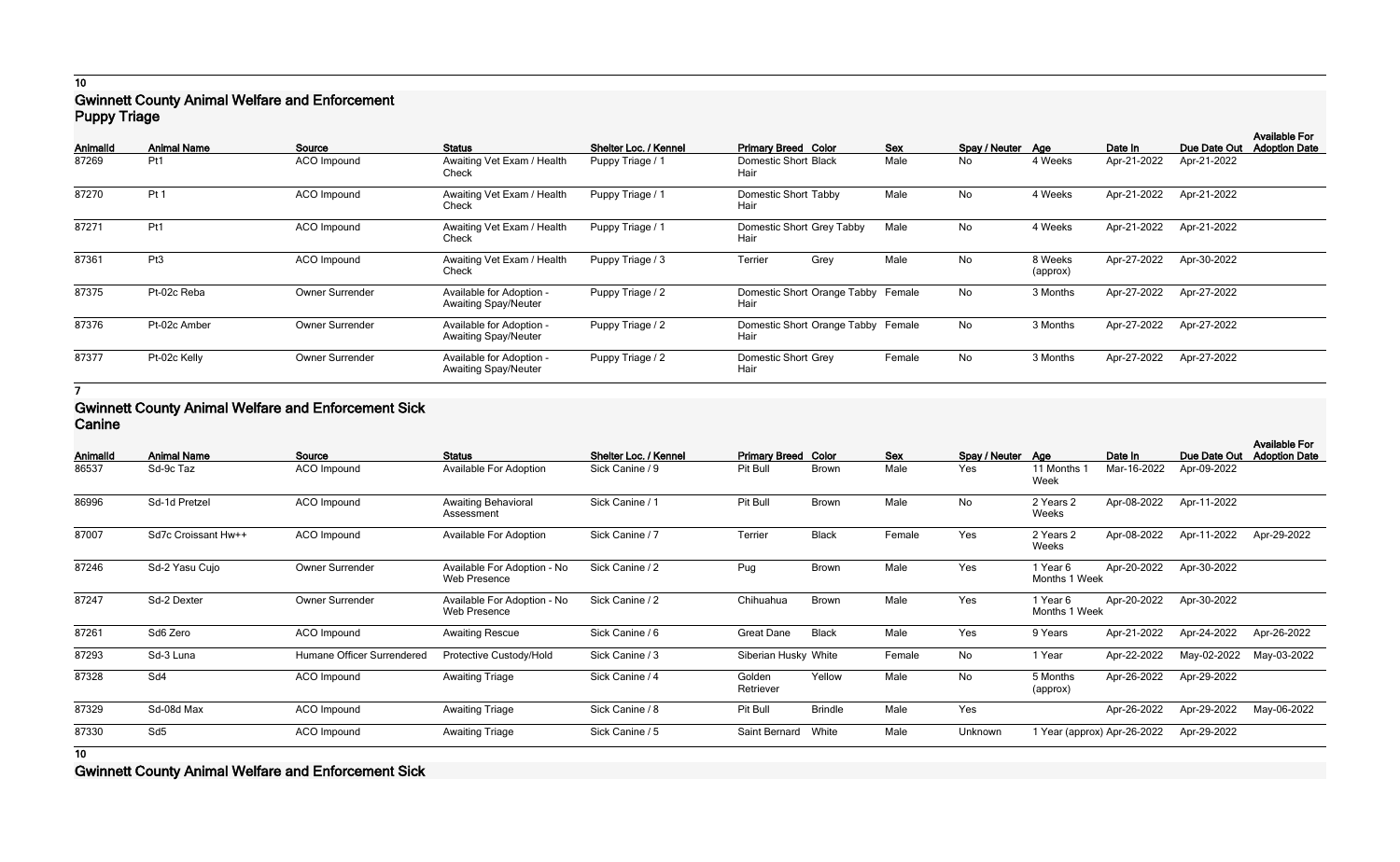# **Canine Annex**

| Animalld | <b>Animal Name</b> | Source      | <b>Status</b>                            | Shelter Loc. / Kennel  | <b>Primary Breed Color</b> |       | <b>Sex</b> | Spay / Neuter | Aae                                       | Date In     | Due Date Out | <b>Available For</b><br><b>Adoption Date</b> |
|----------|--------------------|-------------|------------------------------------------|------------------------|----------------------------|-------|------------|---------------|-------------------------------------------|-------------|--------------|----------------------------------------------|
| 82100    | Sd 14 Chiva        | ACO Impound | Available For Adoption                   | Sick Canine Annex / 16 | Labrador                   | White | Male       | Yes           | 1 Year 7<br>Months 2<br>Weeks<br>(approx) | Apr-27-2022 | May-07-2022  | Nov-08-2021                                  |
| 87077    | Sd-14d Forrest     | ACO Impound | <b>Awaiting Behavioral</b><br>Assessment | Sick Canine Annex / 14 | Jindo                      | White | Male       | No            | 12 Years 2<br>Weeks                       | Apr-12-2022 | Apr-15-2022  | Apr-16-2022                                  |
| 87323    | Sd-10              | ACO Impound | <b>Awaiting Triage</b>                   | Sick Canine Annex / 10 | Pit Bull                   | Fawn  | Male       | Unknown       |                                           | Apr-25-2022 | Apr-28-2022  |                                              |
| 87327    | SD 15 C            | ACO Impound | <b>Awaiting Triage</b>                   | Sick Canine Annex / 15 | American<br>Bulldog        | White | Male       | Unknown       | 5 Years<br>(approx)                       | Apr-25-2022 | May-05-2022  |                                              |
| 87334    | Sd 11 C Davinci    | ACO Impound | <b>Awaiting Triage</b>                   | Sick Canine Annex / 11 | Pit Bull                   | Brown | Male       | No            | 1 Year                                    | Apr-26-2022 | Apr-29-2022  | Apr-30-2022                                  |
| 87379    | Sd-13              | ACO Impound | <b>Awaiting Triage</b>                   | Sick Canine Annex / 13 | Weimaraner                 | Grey  | Male       | Unknown       | 8 Years                                   | Apr-27-2022 | Apr-30-2022  | May-03-2022                                  |
| 87396    | Sd16               | ACO Impound | Available For Adoption                   | Sick Canine Annex / 16 | Labrador                   | White | Male       | Unknown       | 2 Years                                   | Apr-27-2022 | Apr-30-2022  |                                              |
| 87397    | Sd-17              | ACO Impound | <b>Awaiting Triage</b>                   | Sick Canine Annex / 17 | <b>Great Pyrenees Tan</b>  |       | Female     | Unknown       | 2 Years                                   | Apr-27-2022 | Apr-30-2022  |                                              |

#### **8**

### **Gwinnett County Animal Welfare and Enforcement Sick Feline**

|          |                    |             |                                     |                       |                                     |        |                   |         |             |              | <b>Available For</b> |
|----------|--------------------|-------------|-------------------------------------|-----------------------|-------------------------------------|--------|-------------------|---------|-------------|--------------|----------------------|
| Animalld | <b>Animal Name</b> | Source      | <b>Status</b>                       | Shelter Loc. / Kennel | <b>Primary Breed Color</b>          | Sex    | Spay / Neuter Age |         | Date In     | Due Date Out | <b>Adoption Date</b> |
| 87368    | <b>Sf 12</b>       | ACO Impound | Awaiting Vet Exam / Health<br>Check | Sick Feline / 12      | Domestic Short Grey<br>Hair         | Female | Unknown           | 3 Weeks | Apr-27-2022 | Apr-30-2022  |                      |
| 87380    | $Sf-8$             | ACO Impound | Awaiting Vet Exam / Health<br>Check | Sick Feline / 8       | Domestic Short Black<br>Hair        | Female | Unknown           | 5 Weeks | Apr-27-2022 | Apr-27-2022  |                      |
| 87382    | <b>Sf-30</b>       | ACO Impound | Awaiting Vet Exam / Health<br>Check | Sick Feline / 30      | Domestic Short Grey Tabby<br>Hair   | Female | Unknown           | 5 Weeks | Apr-27-2022 | Apr-27-2022  |                      |
| 87383    | Sf-30              | ACO Impound | Awaiting Vet Exam / Health<br>Check | Sick Feline / 30      | Domestic Short Grey<br>Hair         | Male   | Unknown           | 5 Weeks | Apr-27-2022 | Apr-27-2022  |                      |
| 87384    | <b>Sf-28</b>       | ACO Impound | Awaiting Vet Exam / Health<br>Check | Sick Feline / 28      | Domestic Short Grey<br>Hair         | Female | Unknown           | 5 Weeks | Apr-27-2022 | Apr-27-2022  |                      |
| 87385    | <b>Sf-28</b>       | ACO Impound | Awaiting Vet Exam / Health<br>Check | Sick Feline / 28      | <b>Domestic Short Black</b><br>Hair | Male   | Unknown           | 5 Weeks | Apr-27-2022 | Apr-27-2022  |                      |
| 87386    | $Sf-26$            | ACO Impound | Awaiting Vet Exam / Health<br>Check | Sick Feline / 26      | Domestic Short Grey<br>Hair         | Female | Unknown           | 5 Weeks | Apr-27-2022 | Apr-27-2022  |                      |
| 87387    | $Sf-26$            | ACO Impound | Awaiting Vet Exam / Health<br>Check | Sick Feline / 26      | Domestic Short Grey Tabby<br>Hair   | Male   | Unknown           | 5 Weeks | Apr-27-2022 | Apr-27-2022  |                      |
| 87389    | <b>Sf-10</b>       | ACO Impound | <b>Awaiting Triage</b>              | Sick Feline / 10      | <b>Domestic Short Black</b><br>Hair | Female | Unknown           | 5 Weeks | Apr-27-2022 | Apr-30-2022  |                      |

## **9 Gwinnett County Animal Welfare and Enforcement Truck**